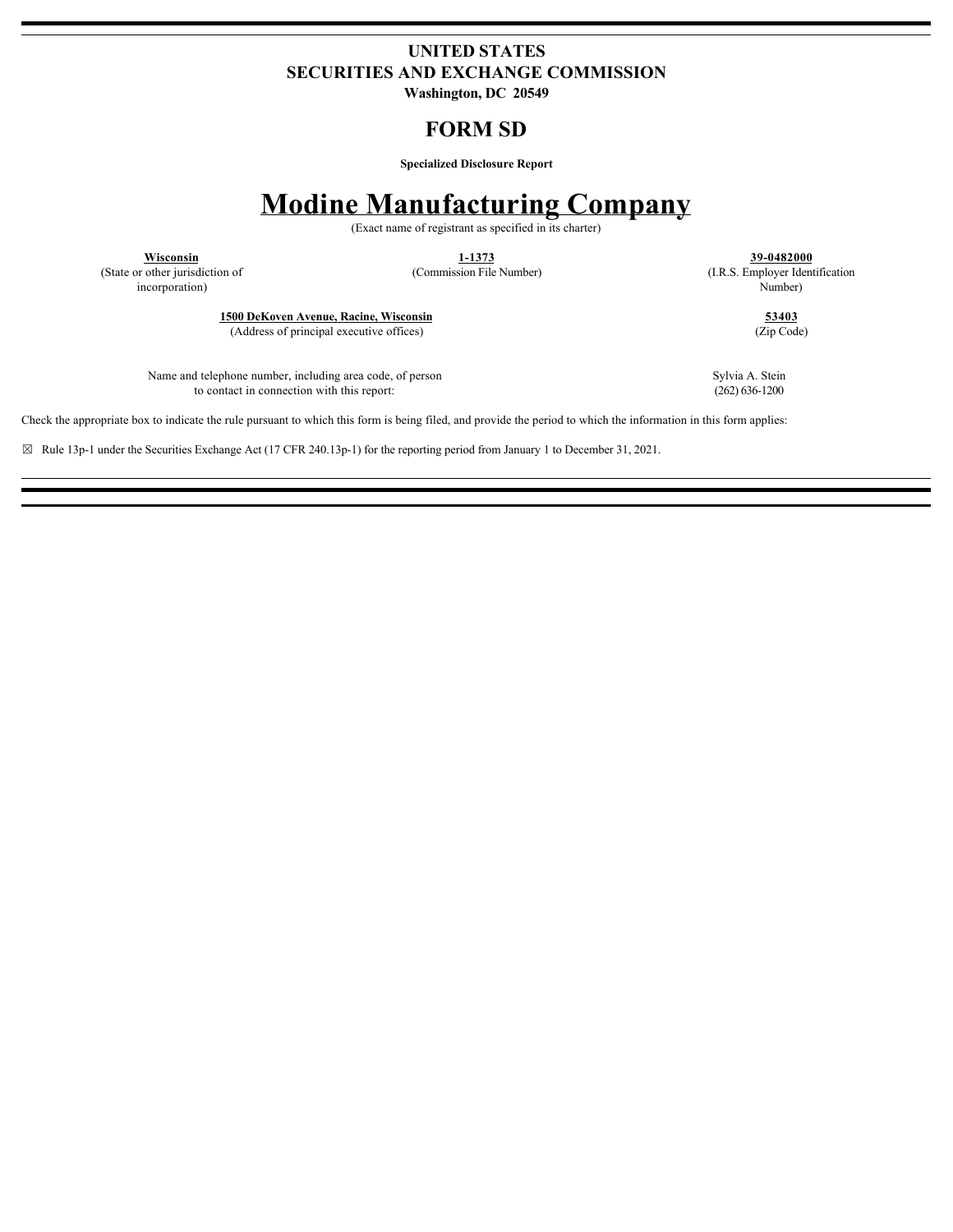**Information to be Included in the Report**

# **Section 1 – Conflict Minerals Disclosure Items 1.01 and 1.02**

Modine Manufacturing Company evaluated its current product lines and determined that certain products we manufacture or contract to manufacture contain tin, tungsten, tantalum and/or gold. Because some additional due diligence on this evaluation is required, we have filed a Conflict Minerals Report as an Exhibit to this Form SD.

A copy of the Company's Conflict Minerals Report is provided as Exhibit 1.01 hereto and is publicly available from the menu of the Investors tab of Modine.com.

# **Section 2 – Exhibits**

Exhibit 1.01 - Conflict Minerals Report as required by Items 1.01 and 1.02 of this Form.

# **Signatures**

Pursuant to the requirements of the Securities Exchange Act of 1934, the registrant has duly caused this report to be signed on its behalf by the undersigned hereunto duly authorized.

# **Modine Manufacturing Company**

By: /s/ Sylvia A, Stein Sylvia A. Stein Vice President, General Counsel, Corporate Secretary and Chief Compliance Officer

Date: May 27, 2022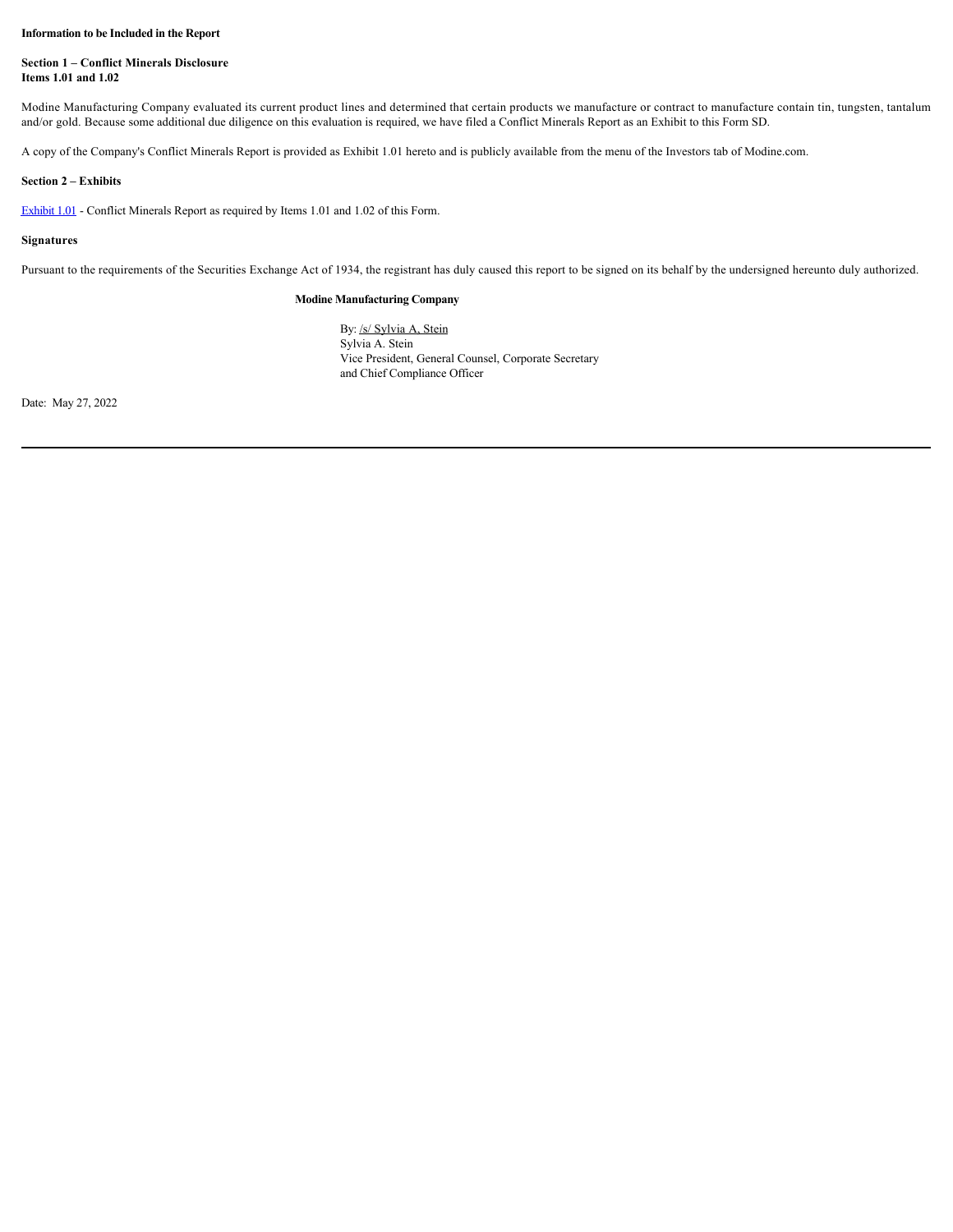#### **Modine Manufacturing Company Conflict Minerals Report For The Year Ended December 31, 2021**

#### **1. Overview**

This report for the year ended December 31, 2021 is presented to comply with Rule 13p-1 under the Securities Exchange Act of 1934 (the "Rule"). The Rule was adopted by the Securities and Exchange Commission ("SEC") to implement reporting and disclosure requirements related to conflict minerals as directed by the Dodd-Frank Wall Street Reform and Consumer Protection Act of 2010 ("Dodd-Frank Act").

This report has been prepared by management of Modine Manufacturing Company (herein referred to as "Modine," the "Company," "we," "us," or "our"). The information includes the activities of all majority-owned subsidiaries and consolidated joint ventures.

Modine, with fiscal 2022 revenues of \$2.1 billion, specializes in thermal management systems and components, bringing highly engineered heating and cooling components, original equipment products, and systems to diversified global markets. Modine is a global company headquartered in Racine, Wisconsin (USA), with operations in North America, South America, Europe and Asia. For more information about Modine, visit www.modine.com.

We conducted an analysis of our products and concluded that small amounts of tin, tantalum, tungsten and/or gold ("3TG") are present in a portion of our products. In particular, we concluded that 3TG are present in the following Modine products: vehicular heat exchangers and modules containing tin-plated materials or tin-based solder, and HVAC products or systems containing some or all of the 3TG materials, in electronic devices in particular.

## **Conflict Minerals Policy**

We have adopted a Conflict Minerals Policy. This policy is publicly available on our website at www.modine.com/web/en/policies.htm.

#### **Supply Chain**

Modine manufactures and assembles its products using both raw materials and purchased parts acquired through our competitive global supply process. Modine has over 3,000 direct material suppliers across the globe, and there are generally multiple tiers between the 3TG mines and our direct suppliers. Therefore, we rely on our direct suppliers to provide information on the origin of the 3TG contained in components and materials supplied to us – including sources of 3TG that are supplied to them from lower tier suppliers. Contracts with our suppliers are frequently in force for multiple years and we cannot always unilaterally impose new contract terms and flow-down requirements. As we enter into new contracts we are requiring suppliers to provide information about the presence of conflict minerals in the products supplied and about the smelter sources of the conflict minerals. Our Conflict Minerals Policy (www.modine.com/web/en/policies.htm) and our Modine Global Supplier Manual (http://www.modine.com/web/en/reference-documents.htm) outlines our expectations for conflict-free supply. We have implemented a survey process for assessing our current products and the supply chain associated with these components and materials that go into these products.

| ۰, |
|----|
|    |
| I  |
| ٧  |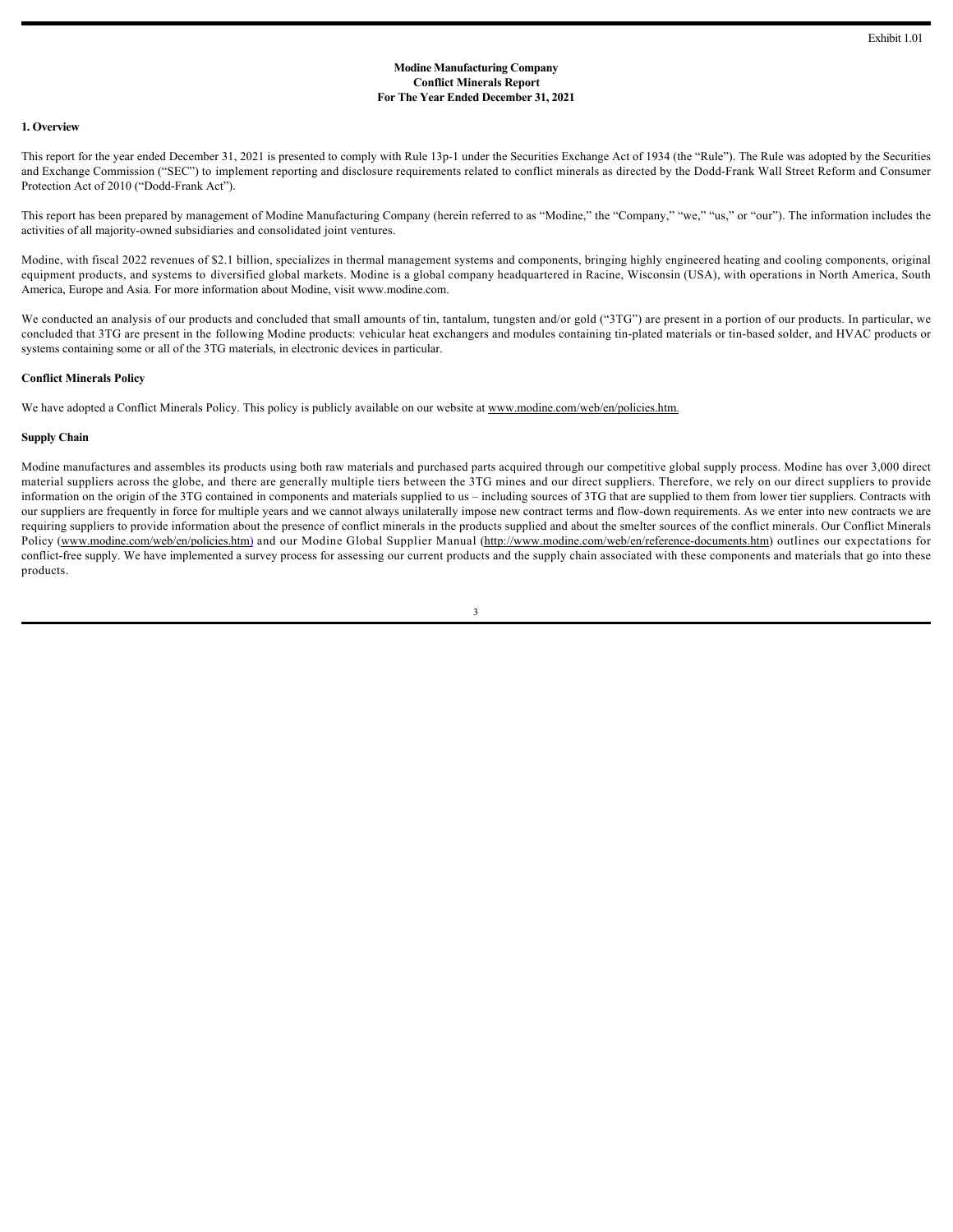As further described in Section 2.3 of this Conflict Minerals Report, our survey process started with those suppliers who provided parts or components we believed were reasonably likely to contain 3TG. We then modified the list to remove suppliers with whom Modine spent less than approximately \$5,000 in 2021 based upon spend data through September 30, 2021 and our conclusion that the data did not materially change between then and December 31, 2021. We assessed our industry as well as others and confirmed that this risk-based approach is consistent with how many peer companies are approaching the Rule.

We requested that all identified suppliers provide information to us regarding 3TG and smelters, using the template provided by the Responsible Business Alliance ("RBA") and The Global e-Sustainability Initiative ("GeSI"), known as the Conflict Minerals Reporting Template ("CMRT"). The CMRT was developed to facilitate disclosure and communication of information regarding smelters and refiners ("SORs") that provide material to a manufacturer's supply chain. It includes questions about a direct supplier's conflict-free policy, its due diligence process, and information about its supply chain such as the names and locations of SORs as well as the origin of 3TG used by those facilities.

#### **Reasonable Country of Origin Inquiry**

Because of our size, the complexity of our products, and the depth, breadth and constant evolution of our supply chain, it is difficult to identify actors upstream from our direct suppliers. We have determined that requesting our suppliers to complete the CMRT represents our reasonable best efforts to determine the mine or locations of origin of 3TG in our supply chain. We have reached this conclusion, in part, as a result of our active participation in various industry initiatives and groups, and through guidance provided by Assent Compliance. As a member of the Responsible Minerals Initiative ("RMI") we have had access to updated smelter due diligence to improve our Reasonable Country of Origin Investigation ("RCOI"). This membership has been valuable in our smelter classification and supply chain due diligence processes, and has provided us with access to the results of the Responsible Minerals Assurance Process ("RMAP").

## **Smelters or Refiners and Country of Origin of 3TG**

The supplier CMRT declarations we received mentioned approximately 336 SORs. Of these 336 entities, 266 have been identified and are being monitored by the RMI. The remaining 70 entities are not enrolled in RMAP and will be the subject of future due diligence.

The 336 identified entities being monitored by the RMI can be categorized in the following manner:

## **Smelter RMAP Analysis Metrics**

| <b>Status Code</b> | <b>Status</b>          | <b>Entity</b><br>Count | <b>Status Description</b>                                                                                                                                                                                                                                                                                                                                                    |
|--------------------|------------------------|------------------------|------------------------------------------------------------------------------------------------------------------------------------------------------------------------------------------------------------------------------------------------------------------------------------------------------------------------------------------------------------------------------|
|                    | <b>RMAP</b> Conformant | 230                    | Legitimate smelter and RMAP compliant                                                                                                                                                                                                                                                                                                                                        |
|                    | RMAP Active            | 19                     | Legitimate smelter engaged in RMAP but not yet compliant                                                                                                                                                                                                                                                                                                                     |
| 3                  | Non Conformant         | 17                     | Legitimate smelter has been contacted regarding the CFSI Audit Program, or requires<br>outreach to request CFSI participation, or the facility has refused participation in the audit<br>program                                                                                                                                                                             |
| 4                  | Not Enrolled           | 70                     | Non-RMAP entities submitted to Modine on Supplier CMRT's. For these entities,<br>communication has been suspended due to a lack of interest in RMAP compliance, they are<br>engaged in the RMAP due diligence vetting process, communication is ongoing, additional<br>outreach is required to validate smelter status, or the due diligence review is unable to<br>proceed. |
| <b>Grand Total</b> |                        | 336                    |                                                                                                                                                                                                                                                                                                                                                                              |
|                    |                        |                        |                                                                                                                                                                                                                                                                                                                                                                              |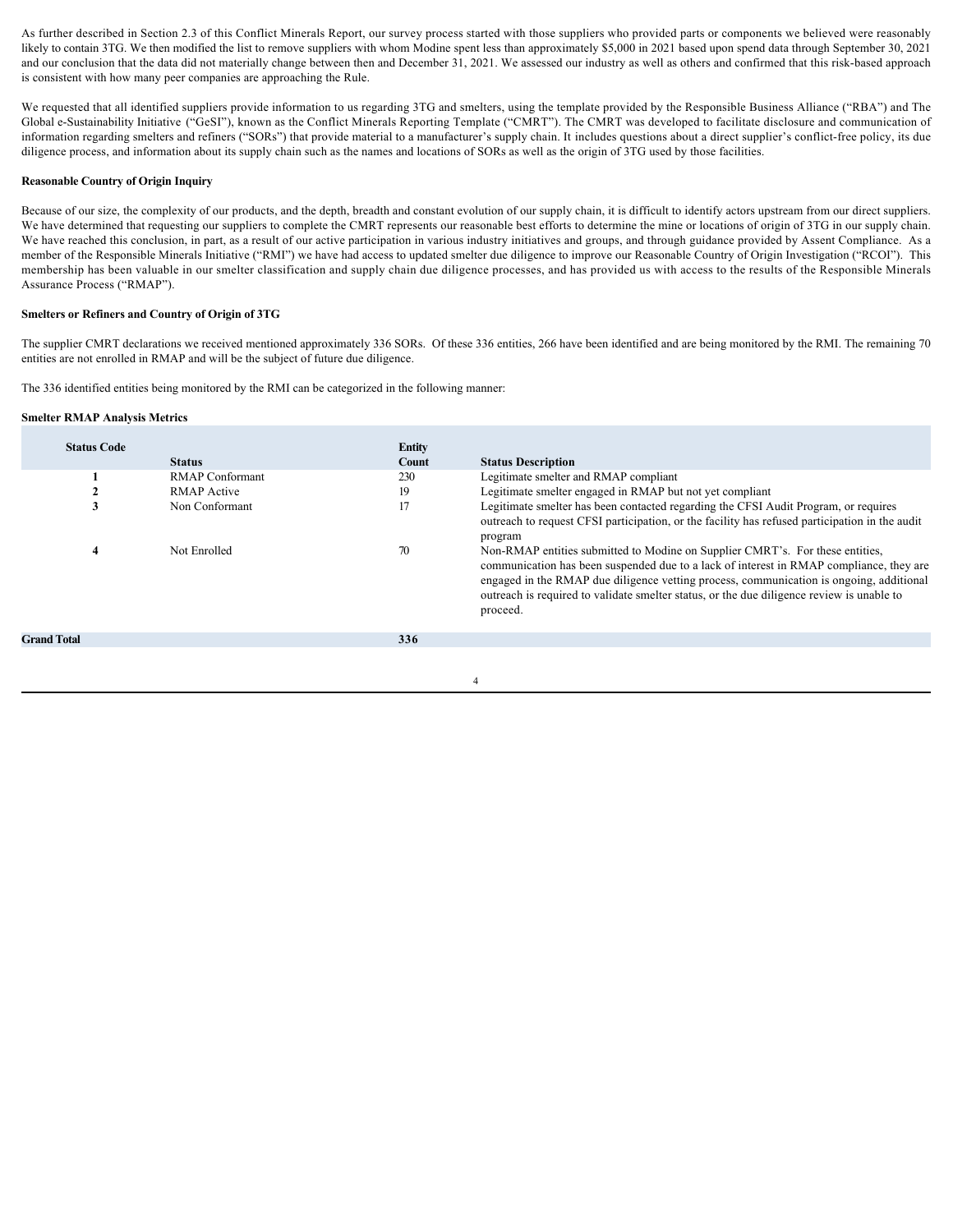We were unable to validate whether the 70 entities classified as Not Enrolled are smelters, refiners or intermediate supply chain companies due to one or more of the reasons listed above. We will continue our due diligence on these entities as appropriate in 2022.

Modine's conflict minerals program has resulted in improved supply chain transparency to conflict minerals content and smelter sources.

The vast majority of suppliers from whom we requested information indicated in their responses that the information provided was at a company or divisional level as opposed to a product level. We requested that the surveyed suppliers report at an aggregate company level, *specifically with respect to any products sold to Modine*. We will continue to explore opportunities to engage in unique part number-level reporting in future years.

The Appendix to this report includes a list of countries of origin for 3TG reported to Modine. The list is derived from the RMI analysis of potential countries of origin based on the information obtained through our due diligence.

#### **Conclusion**

We are unable with assurance to determine the origin of the 3TG in all of our products and therefore cannot exclude the possibility that some may have originated in the Covered Countries. For that reason, under the Rule we are required to submit to the SEC this Conflict Minerals Report ("CMR") as an Exhibit to Form SD.

This report is available from the menu of the Investors tab of Modine.com.

# **2. Due Diligence Process**

## **2.1 Design of Due Diligence**

Our due diligence measures have been designed to conform, in all material respects, with the framework in The Organisation for Economic Co-operation and Development ("OECD") in the publication *OECD Due Diligence Guidance for Responsible Supply Chains of Minerals from Conflict-Affected and High-Risk Areas: Second Edition, OECD Publishing* ("OECD Guidance") and the related Supplements for gold and for tin, tantalum and tungsten.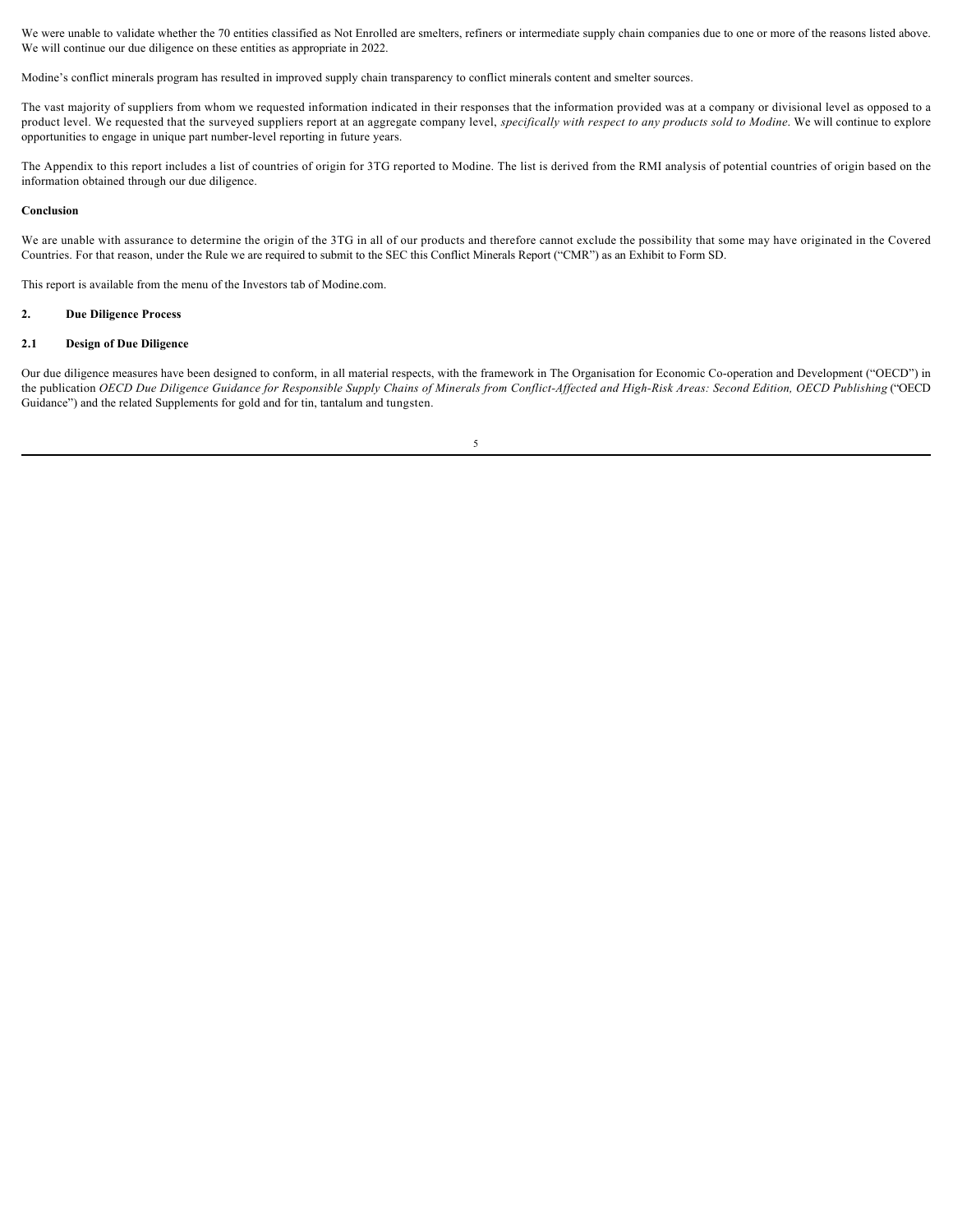#### **2.2 Management Systems**

As described above, Modine has adopted a company policy relating to our sourcing of 3TG, which is posted on our website at https://www.modine.com/wpcontent/uploads/2019/12/GP18\_EN-1.pdf.

#### **Internal Team**

Modine's management system for conflict minerals covering calendar year 2021 was sponsored by our Vice President, General Counsel, Corporate Secretary and Chief Compliance Officer, and was supported by a team of subject matter experts from relevant functions such as Operations, Procurement, Engineering Systems and Services, Sales, and Legal. Senior management is briefed about the results of our due diligence efforts on a regular basis.

#### **Control Systems**

Since we do not typically have a direct relationship with 3TG SORs, we are engaged and actively cooperate with other major manufacturers in our business sector and other sectors, through our own efforts and those organized by trade associations. We also participate in or actively monitor the following industry-wide initiatives to disclose upstream actors in the supply chain: RMI as well as several other manufacturing industry consortiums including the National Association of Manufacturers ("NAM"), and the Manufacturers Alliance for Productivity and Innovation ("MAPI").

Controls include, but are not limited to, our Code of Conduct ("Code"), which outlines expected behaviors for all Modine employees and third parties doing business with Modine, our Global Supplier Manual, our Conflict Minerals Policy, and our internal standard practices that govern our new product development processes. We incorporate these controls into our standard supplier contract, the Global Master Purchase Agreement.

#### **Supplier Engagement**

With respect to the OECD requirement to strengthen engagement with suppliers, we have utilized the CMRT version 6.01 and the Assent Compliance Manager web-based reporting tool for collecting conflict minerals declarations from our supply base. The use of these tools has allowed us to assist our suppliers in understanding our expectations and requirements and increase the rate of responses we have received from our suppliers to our survey requests. We engaged Assent Compliance to assist with the training of suppliers and the collection of supplier CMRTs. Assent Compliance has followed up with suppliers to ensure completion of CMRTs, and all communications with suppliers has been documented to reflect the degree of success of these efforts.

# **Grievance Mechanism**

We have multiple, longstanding grievance mechanisms whereby employees and third parties can report violations of Modine's policies. We have established a Global Policy regarding Reporting and Investigation, which is publicly available at www.modine.com/web/en/policies.htm. This policy establishes worldwide, consistent methods for employees and others to report any matters they believe may violate our Code or legal obligations, and for the investigation and resolution of all such reports. Communication channels range from an employee's immediate supervisor to a third-party-hosted Ethics Helpline to direct contact with Modine's Business Ethics Committee.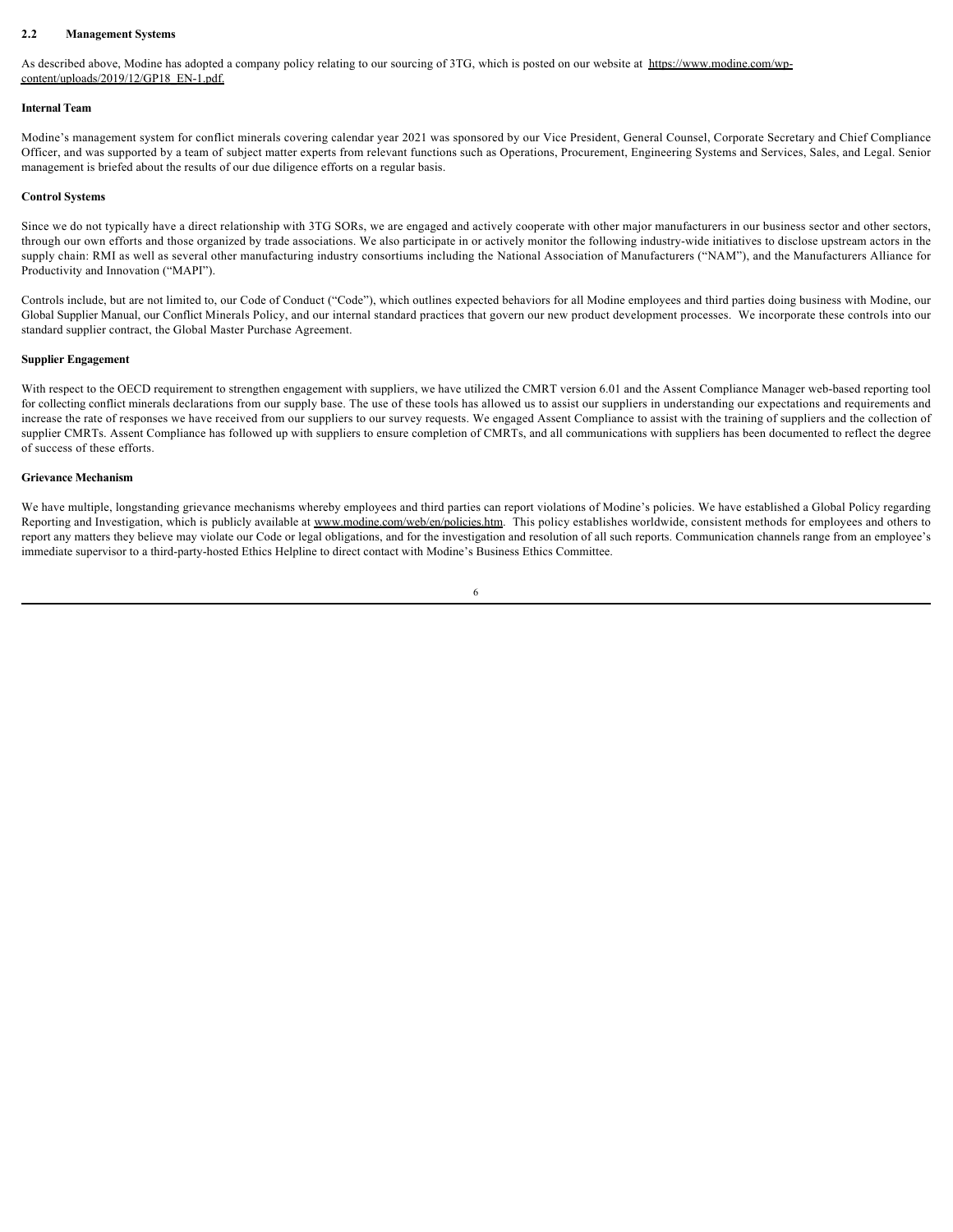Modine has included clear links to the Helpline on our website, www.modine.com. Through these mechanisms, third parties within our supply chain, or others related to or with knowledge of those third parties, can report any activities that could violate our Conflict Minerals Policy or the spirit of maintaining a conflict-free supply chain.

#### **Maintain Records**

We have adopted a policy to retain relevant documentation for a period of 5 years, consistent with the OECD requirement. Relevant documentation is collected and stored using a variety of methods, including, without limitation, an e-mail address designated for this purpose (conflictminerals@modine.com), a database maintained by Assent Compliance containing information provided by Modine's supply chain, and an internal drive maintained by Modine for purposes of storing materials related to our conflict minerals due diligence and compliance.

# **2.3 Identify and Assess Risk in the Supply Chain**

Because of our size, the complexity of our products, and the depth, breadth, and constant evolution of our supply chain, it is difficult to identify actors upstream from our direct suppliers. Accordingly, we participate in a number of industry-wide initiatives as described above.

In order to assess the risk of the presence of 3TG in the parts and materials Modine purchases, we first considered where, logically, 3TG necessary to functionality or production of our products might reside. To accomplish this, we implemented a multilevel analysis that included the following:

- 1. We reviewed material specifications ("M-Specs") to identify those where 3TG is specifically called out as a necessary ingredient in the material.
- 2. We queried the International Material Data System ("IMDS"), the automotive industry's material data system, which has become a global standard used by almost all of the global original equipment manufacturers for the tracking of material content in parts supplied to the automotive industry. IMDS provided another level of detail that might not be captured in our internal M-Specs.
- 3. Using the information from steps 1 and 2, we queried our company enterprise resource planning ("ERP") systems to identify suppliers who provided the materials containing 3TG in the 2021 calendar year.
- 4. We utilized our purchasing global material group code spend analytics data to identify suppliers who provided electronic devices (e.g., wiring, motors, controls, sensors, etc.) that we considered to be at risk for containing 3TG. We built on our learning from the previous years of conflict minerals due diligence and included suppliers determined to be at-risk for supplying product that may contain any conflict minerals. Due to the nature of our supply chain, which includes distributors of electronic components, we engaged with several Tier 2 sub-suppliers to improve the reporting to our direct supplier distributors.

The multi-level analysis above yielded a list of 189 direct material suppliers that are supplying parts or materials to Modine that reasonably may contain 3TG. We rely on these suppliers to provide us with information about the existence and source of conflict minerals contained in the parts or materials supplied to us. Our direct suppliers similarly rely upon information provided by their suppliers.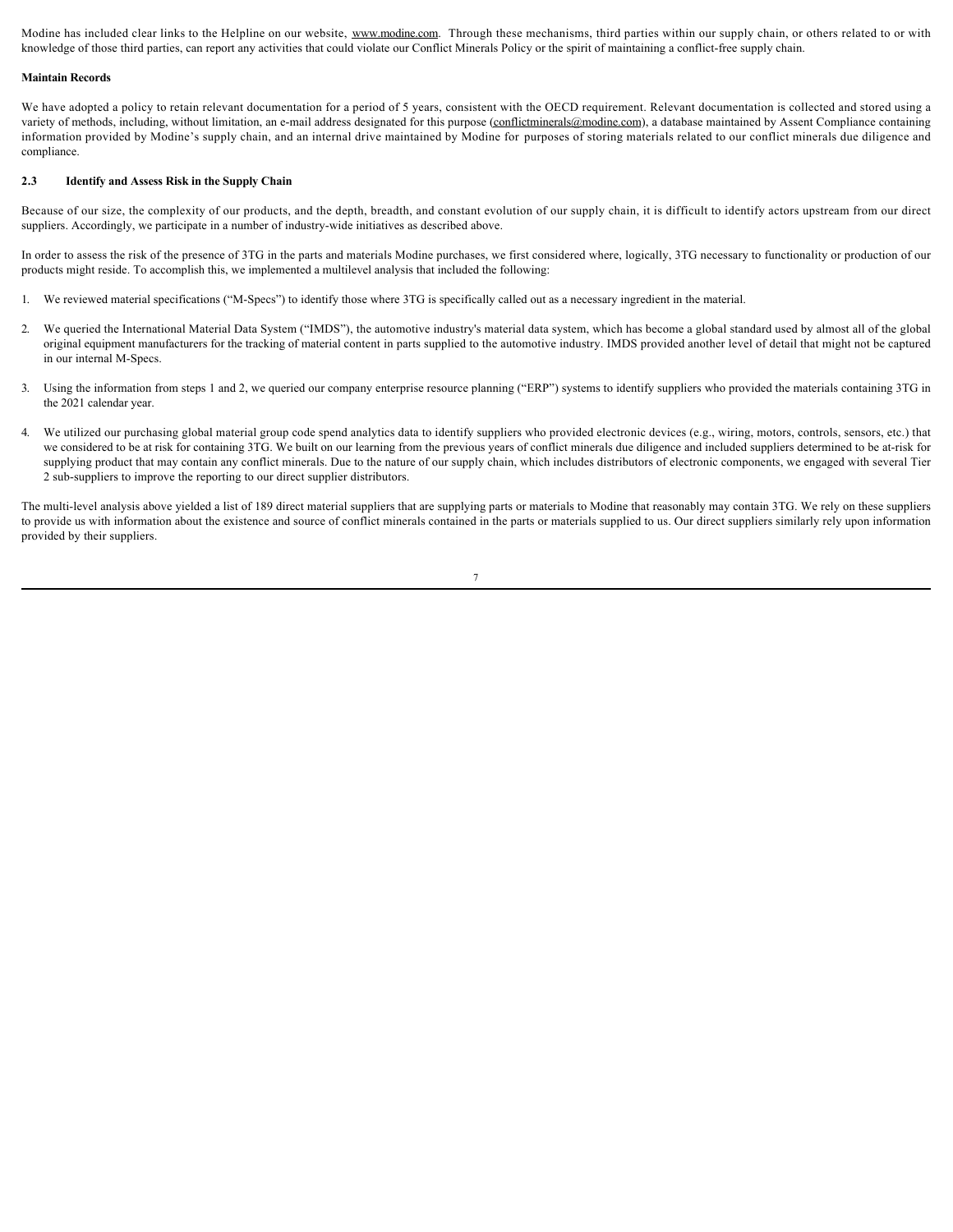We calculate supplier risk based on the chances that a supplier provides 3TG that may originate from non-conflict free sources. The value of this risk is calculated based on the risk ratings of the SORs declared by that supplier on their CMRT.

Additionally, suppliers are evaluated on program strength, which further assists in identifying risk in the supply chain. Evaluating and tracking the strength of the program can assist in making key risk mitigation decisions as the program progresses. The criteria used to evaluate the strength of the supplier's program are:

- Does the supplier have a policy in place that includes the Democratic Republic of the Congo ("DRC") conflict-free sourcing?
- Has the supplier implemented due diligence measures for conflict-free sourcing?
- Does the supplier verify due diligence information received from its suppliers?
- Does the supplier's verification process include corrective action management?

When a supplier meets these criteria, the supplier is deemed to have a strong program. When a supplier does not meet these criteria, the supplier is deemed to have a weak program.

Assent provided each supplier a copy of the RBA reporting CMRT to complete for purposes of conflict minerals tracking. Assent and/or members of the Modine supply chain team made at least three follow-up inquiries to each supplier that did not respond to our initial survey, either by phone or email or both. The Assent software platform automatically reviewed the responses against criteria developed to determine which responses required further engagement with our suppliers. These criteria included incomplete responses as well as inconsistencies within the data reported in the CMRT. Assent worked directly with those suppliers to provide revised responses.

Once surveys were returned, Assent reviewed and attempted to match each verified SOR identified in the completed surveys to available lists of SORs that have been validated as conflict free under internationally-recognized schemes such as the RMAP. If an SOR was not validated by RMAP, Assent either attempted to contact the SOR to gather more information about its sourcing practices or conducted Internet research to determine whether there are any additional publicly available sources of information regarding the SOR's sourcing practices.

#### **2.4 Design and Implement a Strategy to Respond to Risks**

In response to this risk assessment, Modine continues to update and utilize a risk management plan, through which the conflict minerals program is implemented, managed and monitored.

As part of that risk management plan, updates to this risk assessment are provided regularly to senior management.

As described above, we participate in the following industry-wide initiatives to disclose upstream actors in the supply chain: The RMI, as well as several other manufacturing industry consortiums including NAM and MAPI.

As part of our risk management plan, to ensure suppliers understand our expectations, we have posted pertinent materials on our website, communicated directly with suppliers (orally and in writing), and included relevant information in our Global Supplier Manual.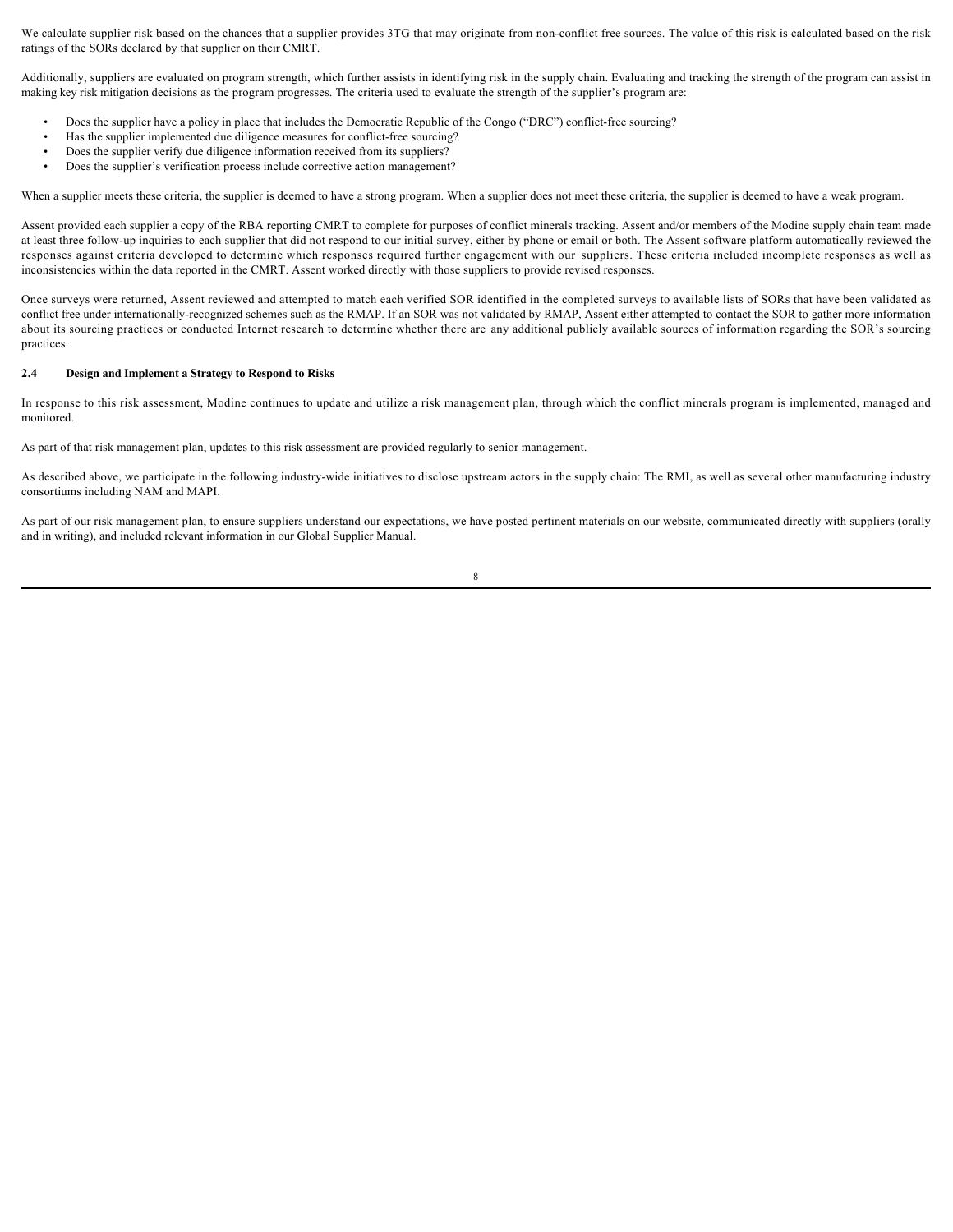When SORs of interest were reported on a CMRT by one of the suppliers surveyed, risk mitigation activities were initiated. Through Assent Compliance, submissions that include any of the SORs of interest immediately produce a receipt instructing the supplier to take their own risk mitigation actions, including submission of a product-specific CMRT to better identify the connection to products that they supply to Modine, up to removal of these high-risk smelters from their supply chain.

As per the OECD Due Diligence Guidance, risk mitigation will depend on the supplier's specific context. In addition, suppliers are guided to the Assent University learning platform to engage in educational materials on mitigating the risk of SORs on the supply chain.

In the event we have reason to believe any of our suppliers are supplying us with 3TG from sources that may support conflict in the DRC or any adjoining country, we would engage with any such suppliers and assist them to establish an alternative source of 3TG that does not support such conflict, as provided in the OECD guidance. We have found no instances where it was necessary to terminate a contract or find a replacement supplier due to violation of our Conflict Minerals Policy.

#### **2.5 Carry Out Independent Third Party Audit of Supply Chain Due Diligence at Identified Points in the Supply Chain**

We do not have a direct relationship with 3TG SORs nor do we perform direct audits of these entities. However, we do rely upon various industry efforts to influence SORs to undergo audits and become certified, as appropriate.

Assent Compliance also directly contacts smelters and refiners that are not currently enrolled in the RMAP to encourage their participation and gather information regarding each facility's sourcing practices on behalf of its compliance partners. Modine is a signatory of this communication in accordance with the requirements of downstream companies detailed in the OECD Guidance.

#### **2.6 Report on Supply Chain Due Diligence**

In addition to this report, see our website at http://www.modine.com/web/en/supplier-policies.htm for further information about our supply chain due diligence and policies and practices.

# **3. Due Diligence Results**

Utilizing the process outlined above, we received responses from 75% of the suppliers surveyed, and the results are reflected in the table titled "Smelter RMAP Analysis Metrics" in Section 1, above. We reviewed the responses to determine where further engagement with our suppliers was warranted. We considered untimely or incomplete responses as well as inconsistencies within the data reported in the template in making this determination.

## **4. Steps To Be Taken To Mitigate Risk**

We intend to take the following steps to improve the due diligence conducted to further mitigate any risk that the necessary conflict minerals in our products could benefit armed groups in the DRC or adjoining countries:

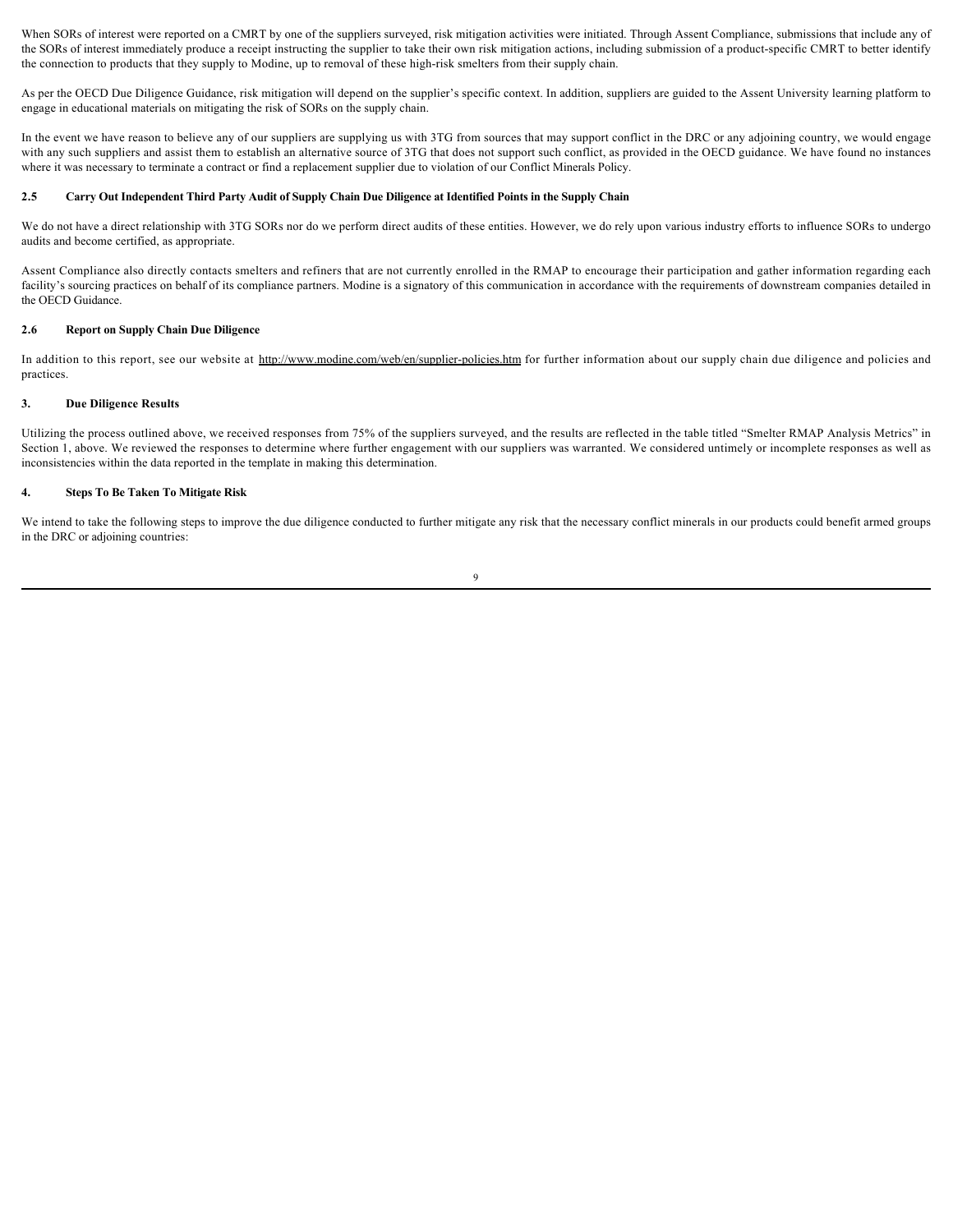- a) Continue to direct suppliers to training resources provided by Assent Compliance, including Assent University, to attempt to increase the response rate and improve the content of the supplier survey responses.
- b) Work with the OECD and relevant trade associations to define and improve best practices and build leverage over the supply chain in accordance with the OECD Guidance.
- c) Continue to encourage suppliers to provide part-level information.
- d) In the event that any of our suppliers are found to be providing Modine with products containing 3TG from sources that support conflict in the Covered Countries, work with them to remove such sources from the supply chain.
- e) Continue to invest in conflict minerals due diligence tools, such as Assent Compliance and the resources it provides.

# **Forward-Looking Statements**

The Report contains statements which express a belief, expectation or intention that are forward-looking statements, including statements relating to our compliance efforts and expected actions. The words "expects," "intends," "plans," "believes," and "anticipates" and similar expressions are used to identify these forward-looking statements. These statements are not guarantees of future actions or performance and are subject to various risks, uncertainties and assumptions. Undue reliance should not be placed on these statements, which are only effective as of the date of this Report. Modine does not assume any obligation to publicly update or revise any forward-looking statement.

Factors that could cause actual events to differ from these forward-looking statement may include, among others, gaps in supplier data, gaps in knowledge of the chemistry of the component parts and materials provided by suppliers, gaps in smelter data and the source of their conflict minerals, errors or omissions in survey responses provided by suppliers, errors or omissions by smelters, gaps in supplier education and knowledge, supplier uncertainty regarding country of operation of the smelter and/or refiner versus country of origin of the conflict minerals, not all instances of conflict minerals necessary to the functionality or production of our Covered Products were identified, timeliness of data, public information not discovered during a reasonable search, errors in public data, language barriers and translation, supplier and smelter unfamiliarity with the protocol relating to the Rule, oversights or errors in conflict free smelter audits, DRC-sourced materials being declared secondary materials, certification programs not being equally advanced for all industry segments and metals, smuggling of DRC conflict minerals to countries beyond the Covered Countries.

| I       |
|---------|
| I       |
| ×<br>۰, |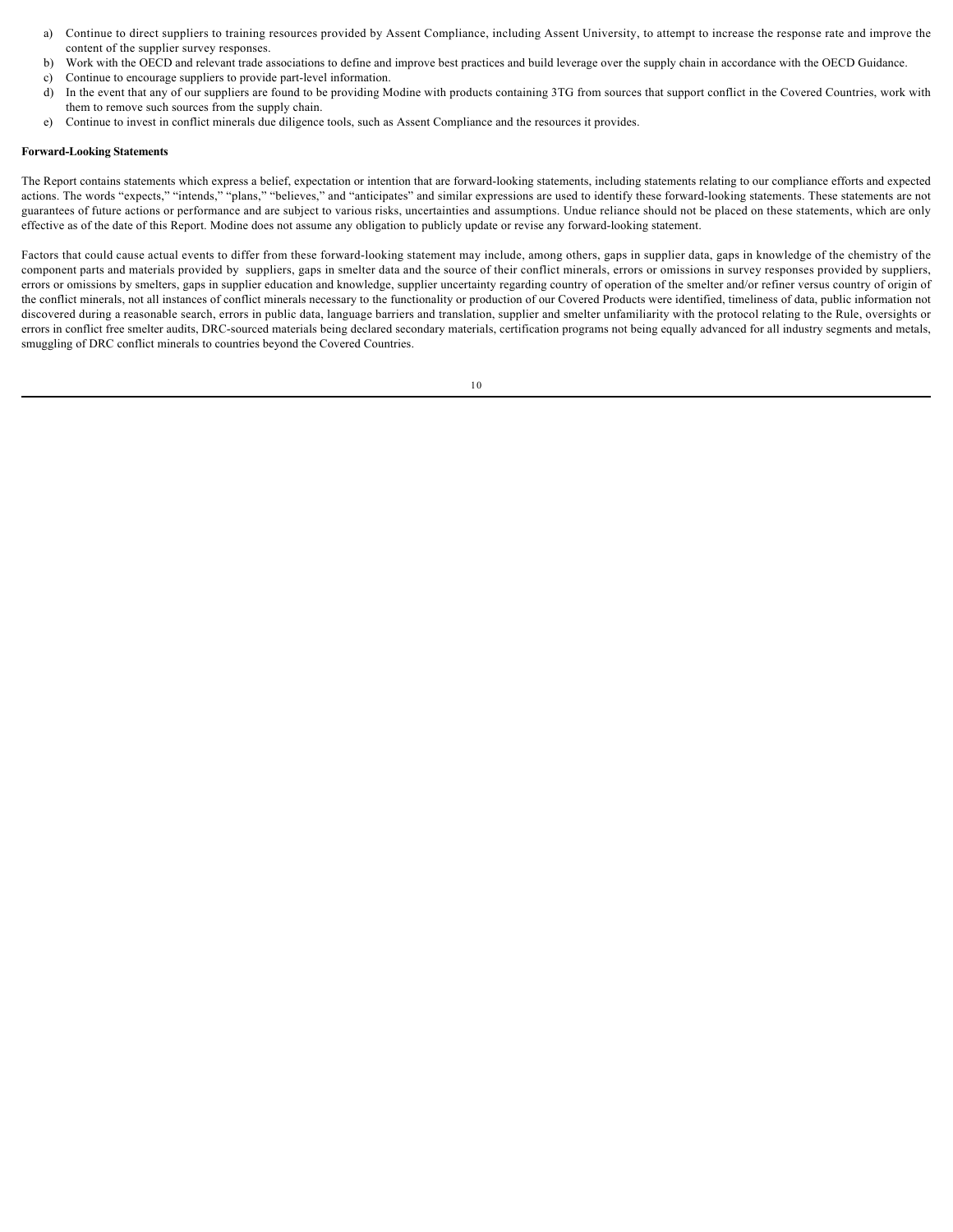#### Appendix A to Modine Manufacturing Company Conflict Minerals Report For The Year Ended December 31, 2021

| <b>Metal</b> | <b>Standard Smelter Names</b>                                 | <b>Smelter Facility Location</b> | <b>Smelter ID</b> |
|--------------|---------------------------------------------------------------|----------------------------------|-------------------|
| Gold         | 8853 S.p.A.                                                   | <b>ITALY</b>                     | CID002763         |
| Gold         | Abington Reldan Metals, LLC                                   | UNITED STATES OF AMERICA         | CID002708         |
| Gold         | <b>Advanced Chemical Company</b>                              | UNITED STATES OF AMERICA         | CID000015         |
| Gold         | African Gold Refinery                                         | <b>UGANDA</b>                    | CID003185         |
| Gold         | Aida Chemical Industries Co., Ltd.                            | <b>JAPAN</b>                     | CID000019         |
| Gold         | Al Etihad Gold Refinery DMCC                                  | UNITED ARAB EMIRATES             | CID002560         |
| Gold         | Alexy Metals                                                  | UNITED STATES OF AMERICA         | CID003500         |
| Gold         | Allgemeine Gold-und Silberscheideanstalt A.G.                 | <b>GERMANY</b>                   | CID000035         |
| Gold         | Almalyk Mining and Metallurgical Complex (AMMC)               | <b>UZBEKISTAN</b>                | CID000041         |
| Gold         | AngloGold Ashanti Corrego do Sitio Mineracao                  | <b>BRAZIL</b>                    | CID000058         |
| Gold         | Argor-Heraeus S.A.                                            | <b>SWITZERLAND</b>               | CID000077         |
| Gold         | Asahi Pretec Corp.                                            | <b>JAPAN</b>                     | CID000082         |
| Gold         | Asahi Refining Canada Ltd.                                    | <b>CANADA</b>                    | CID000924         |
| Gold         | Asahi Refining USA Inc.                                       | UNITED STATES OF AMERICA         | CID000920         |
| Gold         | Asaka Riken Co., Ltd.                                         | <b>JAPAN</b>                     | CID000090         |
| Gold         | Atasay Kuyumculuk Sanayi Ve Ticaret A.S.                      | <b>TURKEY</b>                    | CID000103         |
| Gold         | AU Traders and Refiners                                       | <b>SOUTH AFRICA</b>              | CID002850         |
| Gold         | <b>Augmont Enterprises Private Limited</b>                    | <b>INDIA</b>                     | CID003461         |
| Gold         | Aurubis AG                                                    | <b>GERMANY</b>                   | CID000113         |
| Gold         | <b>Bangalore Refinery</b>                                     | <b>INDIA</b>                     | CID002863         |
| Gold         | Bangko Sentral ng Pilipinas (Central Bank of the Philippines) | <b>PHILIPPINES</b>               | CID000128         |
| Gold         | <b>Boliden AB</b>                                             | <b>SWEDEN</b>                    | CID000157         |
| Gold         | C. Hafner GmbH $+$ Co. KG                                     | <b>GERMANY</b>                   | CID000176         |
| Gold         | C.I Metales Procesados Industriales SAS                       | <b>COLOMBIA</b>                  | CID003421         |
| Gold         | Caridad                                                       | <b>MEXICO</b>                    | CID000180         |
| Gold         | CCR Refinery - Glencore Canada Corporation                    | <b>CANADA</b>                    | CID000185         |
| Gold         | Cendres $+$ Metaux S.A.                                       | <b>SWITZERLAND</b>               | CID000189         |
| Gold         | CGR Metalloys Pvt Ltd.                                        | <b>INDIA</b>                     | CID003382         |
| Gold         | Chimet S.p.A.                                                 | <b>ITALY</b>                     | CID000233         |
| Gold         | Chugai Mining                                                 | <b>JAPAN</b>                     | CID000264         |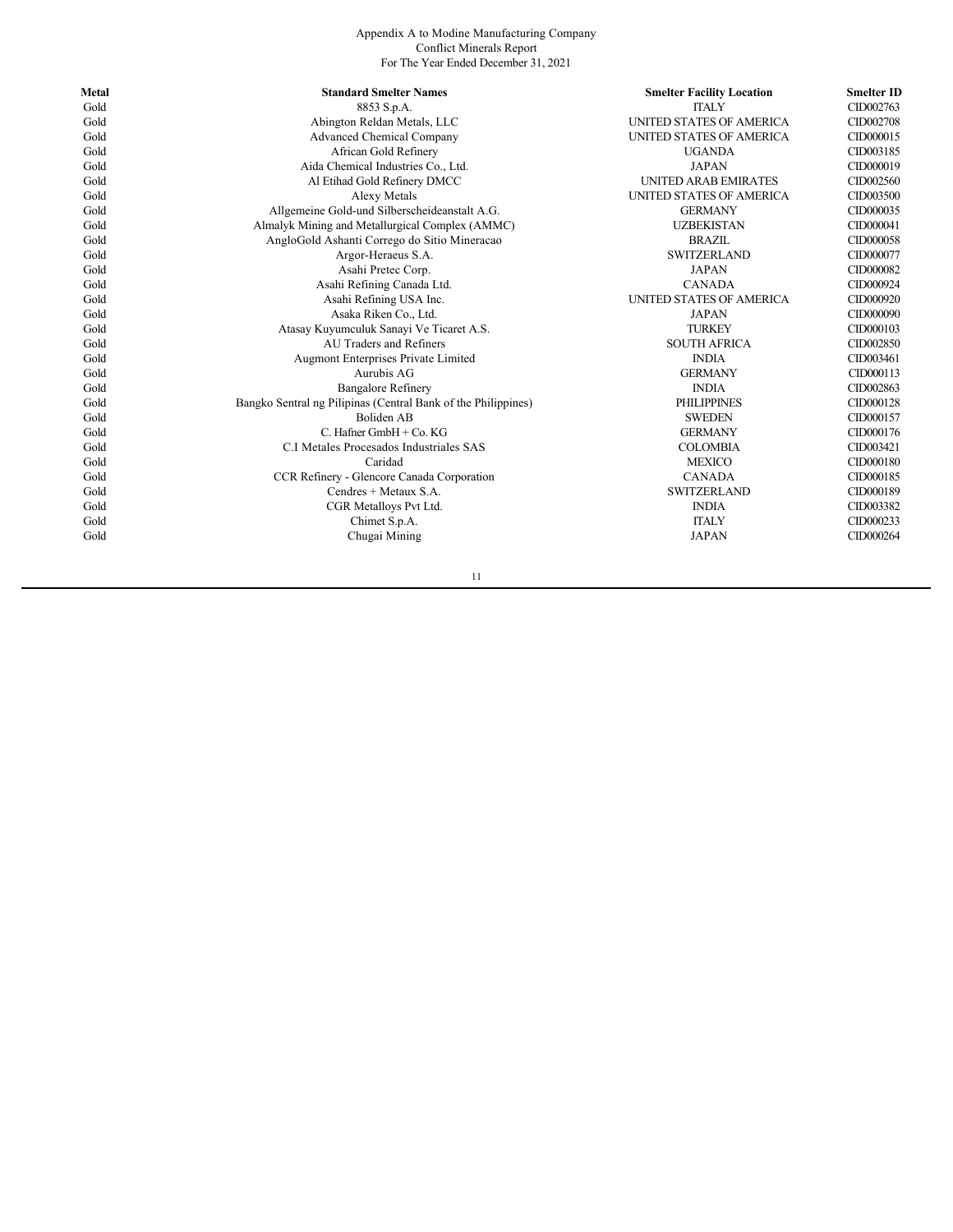| Gold | Daye Non-Ferrous Metals Mining Ltd.                             | <b>CHINA</b>                | CID000343 |
|------|-----------------------------------------------------------------|-----------------------------|-----------|
| Gold | Degussa Sonne / Mond Goldhandel GmbH                            | <b>GERMANY</b>              | CID002867 |
| Gold | Dijllah Gold Refinery FZC                                       | <b>UNITED ARAB EMIRATES</b> | CID003348 |
| Gold | Dowa                                                            | <b>JAPAN</b>                | CID000401 |
| Gold | DSC (Do Sung Corporation)                                       | KOREA, REPUBLIC OF          | CID000359 |
| Gold | Eco-System Recycling Co., Ltd. East Plant                       | <b>JAPAN</b>                | CID000425 |
| Gold | Eco-System Recycling Co., Ltd. North Plant                      | <b>JAPAN</b>                | CID003424 |
| Gold | Eco-System Recycling Co., Ltd. West Plant                       | <b>JAPAN</b>                | CID003425 |
| Gold | Emerald Jewel Industry India Limited (Unit 1)                   | <b>INDIA</b>                | CID003487 |
| Gold | Emerald Jewel Industry India Limited (Unit 2)                   | <b>INDIA</b>                | CID003488 |
| Gold | Emerald Jewel Industry India Limited (Unit 3)                   | <b>INDIA</b>                | CID003489 |
| Gold | Emerald Jewel Industry India Limited (Unit 4)                   | <b>INDIA</b>                | CID003490 |
| Gold | <b>Emirates Gold DMCC</b>                                       | <b>UNITED ARAB EMIRATES</b> | CID002561 |
| Gold | Fidelity Printers and Refiners Ltd.                             | ZIMBABWE                    | CID002515 |
| Gold | Fujairah Gold FZC                                               | <b>UNITED ARAB EMIRATES</b> | CID002584 |
| Gold | GCC Gujrat Gold Centre Pvt. Ltd.                                | <b>INDIA</b>                | CID002852 |
| Gold | Geib Refining Corporation                                       | UNITED STATES OF AMERICA    | CID002459 |
| Gold | Gold Coast Refinery                                             | <b>GHANA</b>                | CID003186 |
| Gold | Gold Refinery of Zijin Mining Group Co., Ltd.                   | <b>CHINA</b>                | CID002243 |
| Gold | Great Wall Precious Metals Co., Ltd. of CBPM                    | <b>CHINA</b>                | CID001909 |
| Gold | Guangdong Jinding Gold Limited                                  | <b>CHINA</b>                | CID002312 |
| Gold | Guoda Safina High-Tech Environmental Refinery Co., Ltd.         | <b>CHINA</b>                | CID000651 |
| Gold | Hangzhou Fuchunjiang Smelting Co., Ltd.                         | <b>CHINA</b>                | CID000671 |
| Gold | Heimerle + Meule GmbH                                           | <b>GERMANY</b>              | CID000694 |
| Gold | Heraeus Metals Hong Kong Ltd.                                   | <b>CHINA</b>                | CID000707 |
| Gold | Heraeus Precious Metals GmbH & Co. KG                           | <b>GERMANY</b>              | CID000711 |
| Gold | Hunan Chenzhou Mining Co., Ltd.                                 | <b>CHINA</b>                | CID000767 |
| Gold | Hunan Guiyang yinxing Nonferrous Smelting Co., Ltd.             | <b>CHINA</b>                | CID000773 |
| Gold | HwaSeong CJ CO., LTD.                                           | KOREA, REPUBLIC OF          | CID000778 |
| Gold | <b>Industrial Refining Company</b>                              | <b>BELGIUM</b>              | CID002587 |
| Gold | Inner Mongolia Qiankun Gold and Silver Refinery Share Co., Ltd. | <b>CHINA</b>                | CID000801 |
| Gold | International Precious Metal Refiners                           | <b>UNITED ARAB EMIRATES</b> | CID002562 |
| Gold | Ishifuku Metal Industry Co., Ltd.                               | <b>JAPAN</b>                | CID000807 |
| Gold | Istanbul Gold Refinery                                          | <b>TURKEY</b>               | CID000814 |
|      |                                                                 |                             |           |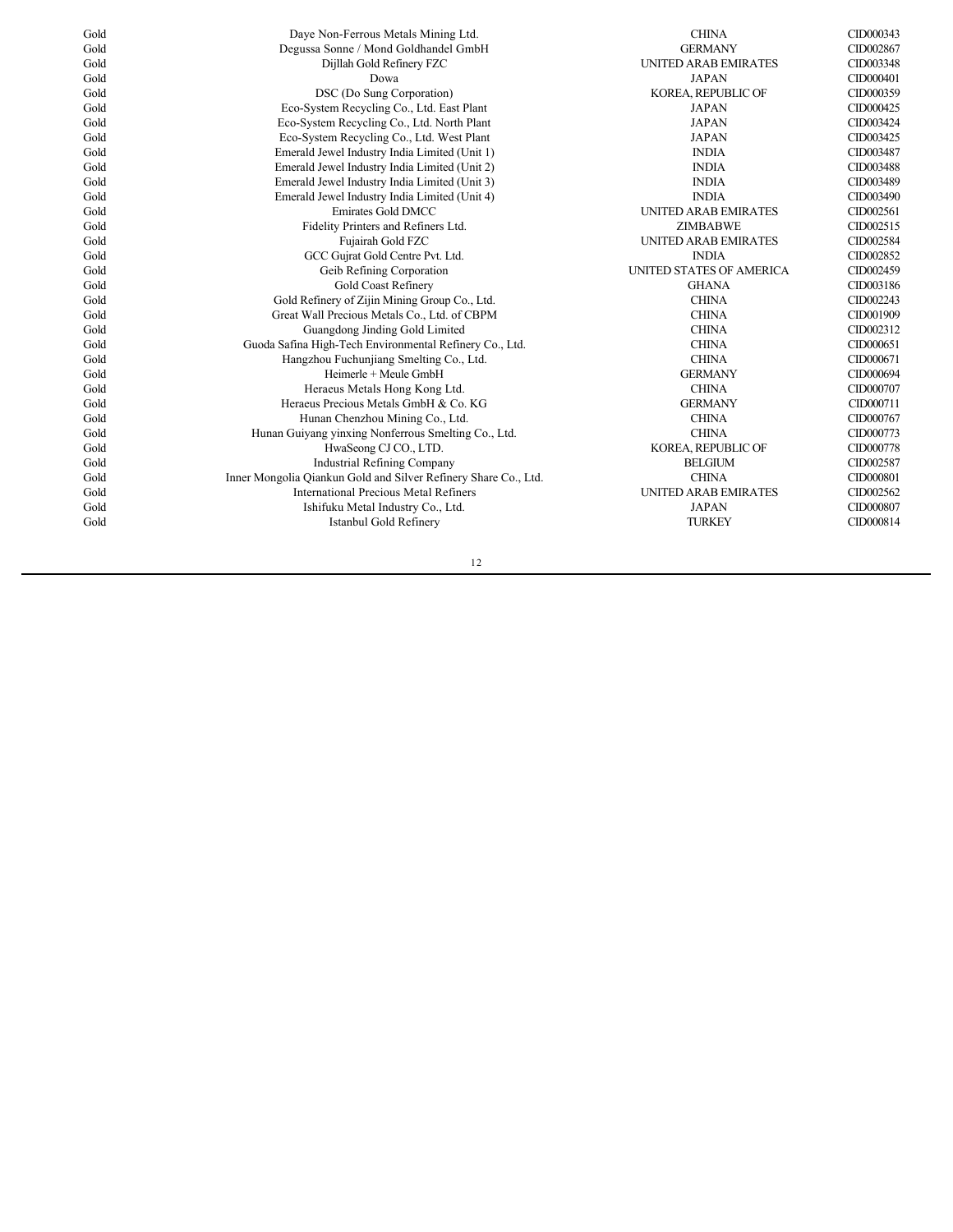| Gold | Italpreziosi                                        | <b>ITALY</b>                | CID002765 |
|------|-----------------------------------------------------|-----------------------------|-----------|
| Gold | JALAN & Company                                     | <b>INDIA</b>                | CID002893 |
| Gold | Japan Mint                                          | <b>JAPAN</b>                | CID000823 |
| Gold | Jiangxi Copper Co., Ltd.                            | <b>CHINA</b>                | CID000855 |
| Gold | JSC Ekaterinburg Non-Ferrous Metal Processing Plant | <b>RUSSIAN FEDERATION</b>   | CID000927 |
| Gold | <b>JSC</b> Uralelectromed                           | <b>RUSSIAN FEDERATION</b>   | CID000929 |
| Gold | JX Nippon Mining & Metals Co., Ltd.                 | <b>JAPAN</b>                | CID000937 |
| Gold | K.A. Rasmussen                                      | <b>NORWAY</b>               | CID003497 |
| Gold | Kaloti Precious Metals                              | <b>UNITED ARAB EMIRATES</b> | CID002563 |
| Gold | Kazakhmys Smelting LLC                              | <b>KAZAKHSTAN</b>           | CID000956 |
| Gold | Kazzinc                                             | <b>KAZAKHSTAN</b>           | CID000957 |
| Gold | Kennecott Utah Copper LLC                           | UNITED STATES OF AMERICA    | CID000969 |
| Gold | KGHM Polska Miedz Spolka Akcyjna                    | <b>POLAND</b>               | CID002511 |
| Gold | Kojima Chemicals Co., Ltd.                          | <b>JAPAN</b>                | CID000981 |
| Gold | Korea Zinc Co., Ltd.                                | KOREA, REPUBLIC OF          | CID002605 |
| Gold | Kundan Care Products Ltd.                           | <b>INDIA</b>                | CID003463 |
| Gold | Kyrgyzaltyn JSC                                     | <b>KYRGYZSTAN</b>           | CID001029 |
| Gold | Kyshtym Copper-Electrolytic Plant ZAO               | <b>RUSSIAN FEDERATION</b>   | CID002865 |
| Gold | L'azurde Company For Jewelry                        | <b>SAUDI ARABIA</b>         | CID001032 |
| Gold | Lingbao Gold Co., Ltd.                              | <b>CHINA</b>                | CID001056 |
| Gold | Lingbao Jinyuan Tonghui Refinery Co., Ltd.          | <b>CHINA</b>                | CID001058 |
| Gold | L'Orfebre S.A.                                      | <b>ANDORRA</b>              | CID002762 |
| Gold | LS-NIKKO Copper Inc.                                | KOREA, REPUBLIC OF          | CID001078 |
| Gold | LT Metal Ltd.                                       | KOREA, REPUBLIC OF          | CID000689 |
| Gold | Luoyang Zijin Yinhui Gold Refinery Co., Ltd.        | <b>CHINA</b>                | CID001093 |
| Gold | Marsam Metals                                       | <b>BRAZIL</b>               | CID002606 |
| Gold | Materion                                            | UNITED STATES OF AMERICA    | CID001113 |
| Gold | Matsuda Sangyo Co., Ltd.                            | <b>JAPAN</b>                | CID001119 |
| Gold | MD Overseas                                         | <b>INDIA</b>                | CID003548 |
| Gold | Metal Concentrators SA (Pty) Ltd.                   | <b>SOUTH AFRICA</b>         | CID003575 |
| Gold | Metallix Refining Inc.                              | UNITED STATES OF AMERICA    | CID003557 |
| Gold | Metalor Technologies (Hong Kong) Ltd.               | <b>CHINA</b>                | CID001149 |
| Gold | Metalor Technologies (Singapore) Pte., Ltd.         | <b>SINGAPORE</b>            | CID001152 |
| Gold | Metalor Technologies (Suzhou) Ltd.                  | <b>CHINA</b>                | CID001147 |
| Gold | Metalor Technologies S.A.                           | <b>SWITZERLAND</b>          | CID001153 |
|      |                                                     |                             |           |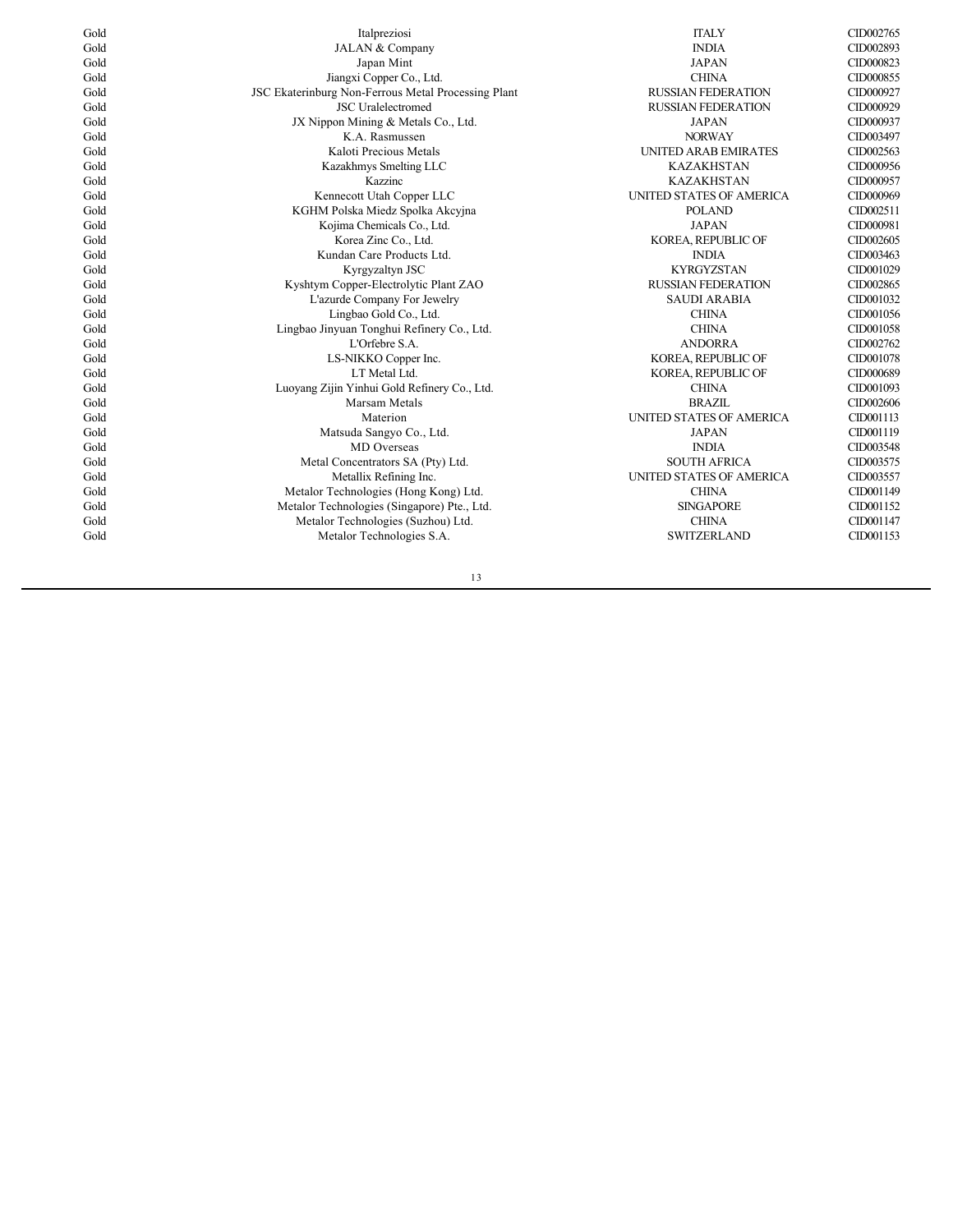| Gold | Metalor USA Refining Corporation                                            | UNITED STATES OF AMERICA  | CID001157 |
|------|-----------------------------------------------------------------------------|---------------------------|-----------|
| Gold | Metalurgica Met-Mex Penoles S.A. De C.V.                                    | <b>MEXICO</b>             | CID001161 |
| Gold | Mitsubishi Materials Corporation                                            | <b>JAPAN</b>              | CID001188 |
| Gold | Mitsui Mining and Smelting Co., Ltd.                                        | <b>JAPAN</b>              | CID001193 |
| Gold | MMTC-PAMP India Pvt., Ltd.                                                  | <b>INDIA</b>              | CID002509 |
| Gold | Modeltech Sdn Bhd                                                           | <b>MALAYSIA</b>           | CID002857 |
| Gold | Morris and Watson                                                           | <b>NEW ZEALAND</b>        | CID002282 |
| Gold | Moscow Special Alloys Processing Plant                                      | <b>RUSSIAN FEDERATION</b> | CID001204 |
| Gold | Nadir Metal Rafineri San. Ve Tic. A.S.                                      | <b>TURKEY</b>             | CID001220 |
| Gold | Navoi Mining and Metallurgical Combinat                                     | <b>UZBEKISTAN</b>         | CID001236 |
| Gold | NH Recytech Company                                                         | KOREA, REPUBLIC OF        | CID003189 |
| Gold | Nihon Material Co., Ltd.                                                    | <b>JAPAN</b>              | CID001259 |
| Gold | Ogussa Osterreichische Gold- und Silber-Scheideanstalt GmbH                 | <b>AUSTRIA</b>            | CID002779 |
| Gold | Ohura Precious Metal Industry Co., Ltd.                                     | <b>JAPAN</b>              | CID001325 |
| Gold | OJSC "The Gulidov Krasnoyarsk Non-Ferrous Metals Plant" (OJSC Krastsvetmet) | <b>RUSSIAN FEDERATION</b> | CID001326 |
| Gold | <b>OJSC Novosibirsk Refinery</b>                                            | <b>RUSSIAN FEDERATION</b> | CID000493 |
| Gold | PAMP S.A.                                                                   | <b>SWITZERLAND</b>        | CID001352 |
| Gold | Pease & Curren                                                              | UNITED STATES OF AMERICA  | CID002872 |
| Gold | Penglai Penggang Gold Industry Co., Ltd.                                    | <b>CHINA</b>              | CID001362 |
| Gold | Planta Recuperadora de Metales SpA                                          | <b>CHILE</b>              | CID002919 |
| Gold | Prioksky Plant of Non-Ferrous Metals                                        | <b>RUSSIAN FEDERATION</b> | CID001386 |
| Gold | PT Aneka Tambang (Persero) Tbk                                              | <b>INDONESIA</b>          | CID001397 |
| Gold | PX Precinox S.A.                                                            | <b>SWITZERLAND</b>        | CID001498 |
| Gold | QG Refining, LLC                                                            | UNITED STATES OF AMERICA  | CID003324 |
| Gold | Rand Refinery (Pty) Ltd.                                                    | <b>SOUTH AFRICA</b>       | CID001512 |
| Gold | Refinery of Seemine Gold Co., Ltd.                                          | <b>CHINA</b>              | CID000522 |
| Gold | REMONDIS PMR B.V.                                                           | <b>NETHERLANDS</b>        | CID002582 |
| Gold | Royal Canadian Mint                                                         | <b>CANADA</b>             | CID001534 |
| Gold | <b>SAAMP</b>                                                                | <b>FRANCE</b>             | CID002761 |
| Gold | Sabin Metal Corp.                                                           | UNITED STATES OF AMERICA  | CID001546 |
| Gold | Safimet S.p.A                                                               | <b>ITALY</b>              | CID002973 |
| Gold | SAFINA A.S.                                                                 | <b>CZECHIA</b>            | CID002290 |
| Gold | Sai Refinery                                                                | <b>INDIA</b>              | CID002853 |
| Gold | <b>Samduck Precious Metals</b>                                              | KOREA, REPUBLIC OF        | CID001555 |
| Gold | Samwon Metals Corp.                                                         | KOREA, REPUBLIC OF        | CID001562 |
| Gold | Sancus ZFS (L'Orfebre, SA)                                                  | <b>COLOMBIA</b>           | CID003529 |
|      |                                                                             |                           |           |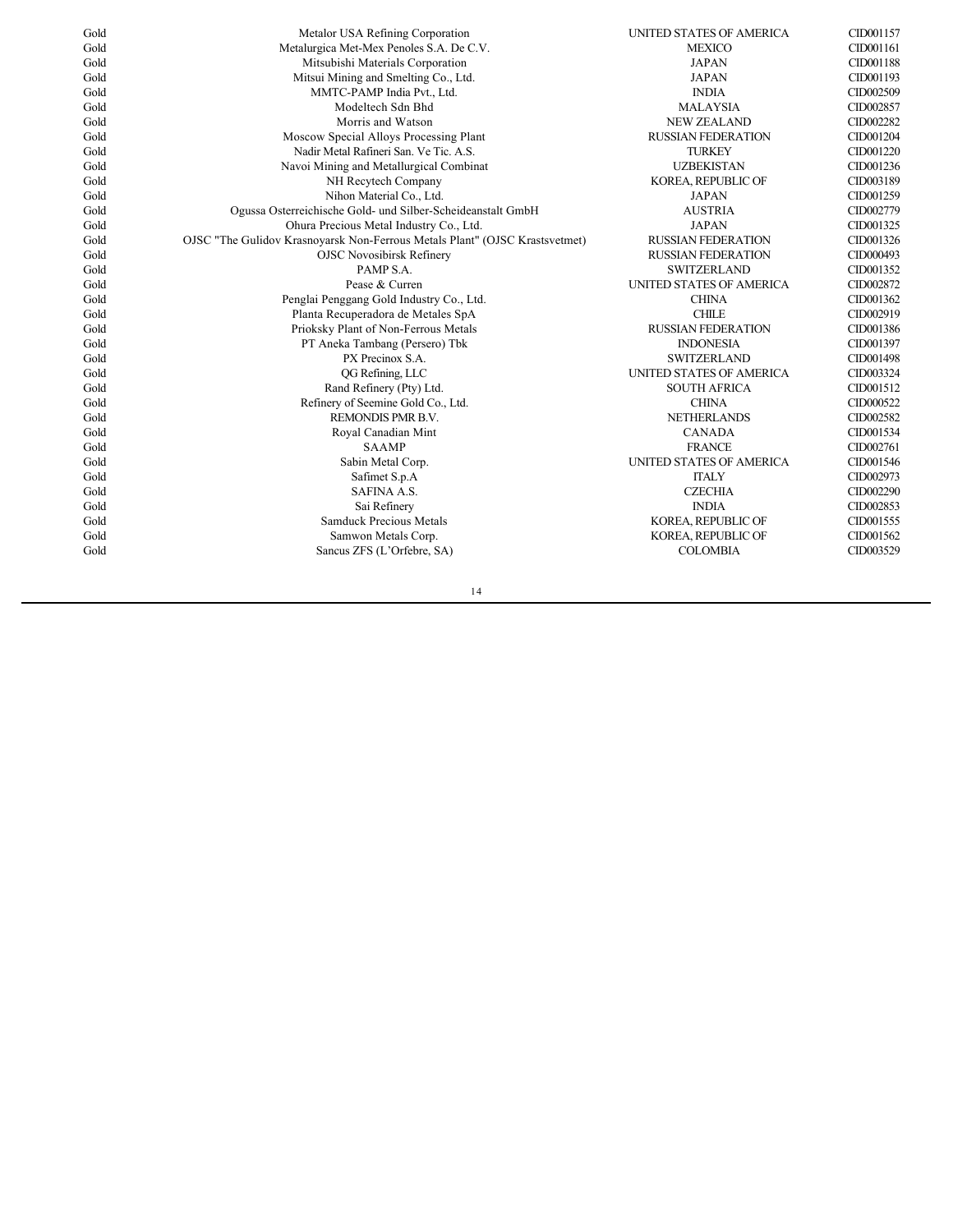| Gold     | Sellem Industries Ltd.                                               | <b>MAURITANIA</b>         | CID003540 |
|----------|----------------------------------------------------------------------|---------------------------|-----------|
| Gold     | SEMPSA Joyeria Plateria S.A.                                         | <b>SPAIN</b>              | CID001585 |
| Gold     | Shandong Humon Smelting Co., Ltd.                                    | <b>CHINA</b>              | CID002525 |
| Gold     | Shandong Tiancheng Biological Gold Industrial Co., Ltd.              | <b>CHINA</b>              | CID001619 |
| Gold     | Shandong Zhaojin Gold & Silver Refinery Co., Ltd.                    | <b>CHINA</b>              | CID001622 |
| Gold     | Shenzhen Zhonghenglong Real Industry Co., Ltd.                       | <b>CHINA</b>              | CID002527 |
| Gold     | Shirpur Gold Refinery Ltd.                                           | <b>INDIA</b>              | CID002588 |
| Gold     | Sichuan Tianze Precious Metals Co., Ltd.                             | <b>CHINA</b>              | CID001736 |
| Gold     | Singway Technology Co., Ltd.                                         | TAIWAN, PROVINCE OF CHINA | CID002516 |
| Gold     | SOE Shyolkovsky Factory of Secondary Precious Metals                 | <b>RUSSIAN FEDERATION</b> | CID001756 |
| Gold     | Solar Applied Materials Technology Corp.                             | TAIWAN, PROVINCE OF CHINA | CID001761 |
| Gold     | Sovereign Metals                                                     | <b>INDIA</b>              | CID003383 |
| Gold     | State Research Institute Center for Physical Sciences and Technology | <b>LITHUANIA</b>          | CID003153 |
| Gold     | Sudan Gold Refinery                                                  | <b>SUDAN</b>              | CID002567 |
| Gold     | Sumitomo Metal Mining Co., Ltd.                                      | <b>JAPAN</b>              | CID001798 |
| Gold     | SungEel HiMetal Co., Ltd.                                            | KOREA, REPUBLIC OF        | CID002918 |
| Gold     | Super Dragon Technology Co., Ltd.                                    | <b>CHINA</b>              | CID001810 |
| Gold     | T.C.A S.p.A                                                          | <b>ITALY</b>              | CID002580 |
| Gold     | Tanaka Kikinzoku Kogyo K.K.                                          | <b>JAPAN</b>              | CID001875 |
| Gold     | The Refinery of Shandong Gold Mining Co., Ltd.                       | <b>CHINA</b>              | CID001916 |
| Gold     | Tokuriki Honten Co., Ltd.                                            | <b>JAPAN</b>              | CID001938 |
| Gold     | Tongling Nonferrous Metals Group Co., Ltd.                           | <b>CHINA</b>              | CID001947 |
| Gold     | TOO Tau-Ken-Altyn                                                    | <b>KAZAKHSTAN</b>         | CID002615 |
| Gold     | Torecom                                                              | KOREA, REPUBLIC OF        | CID001955 |
| Gold     | Umicore Precious Metals Thailand                                     | <b>THAILAND</b>           | CID002314 |
| Gold     | Umicore S.A. Business Unit Precious Metals Refining                  | <b>BELGIUM</b>            | CID001980 |
| Gold     | United Precious Metal Refining, Inc.                                 | UNITED STATES OF AMERICA  | CID001993 |
| Gold     | Valcambi S.A.                                                        | <b>SWITZERLAND</b>        | CID002003 |
| Gold     | Value Trading                                                        | <b>BELGIUM</b>            | CID003617 |
| Gold     | WEEEREFINING                                                         | <b>FRANCE</b>             | CID003615 |
| Gold     | Western Australian Mint (T/a The Perth Mint)                         | <b>AUSTRALIA</b>          | CID002030 |
| Gold     | WIELAND Edelmetalle GmbH                                             | <b>GERMANY</b>            | CID002778 |
| Gold     | Yamakin Co., Ltd.                                                    | <b>JAPAN</b>              | CID002100 |
| Gold     | Yokohama Metal Co., Ltd.                                             | <b>JAPAN</b>              | CID002129 |
| Gold     | Yunnan Copper Industry Co., Ltd.                                     | <b>CHINA</b>              | CID000197 |
| Gold     | Zhongyuan Gold Smelter of Zhongjin Gold Corporation                  | <b>CHINA</b>              | CID002224 |
| Tantalum | Changsha South Tantalum Niobium Co., Ltd.                            | <b>CHINA</b>              | CID000211 |
|          |                                                                      |                           |           |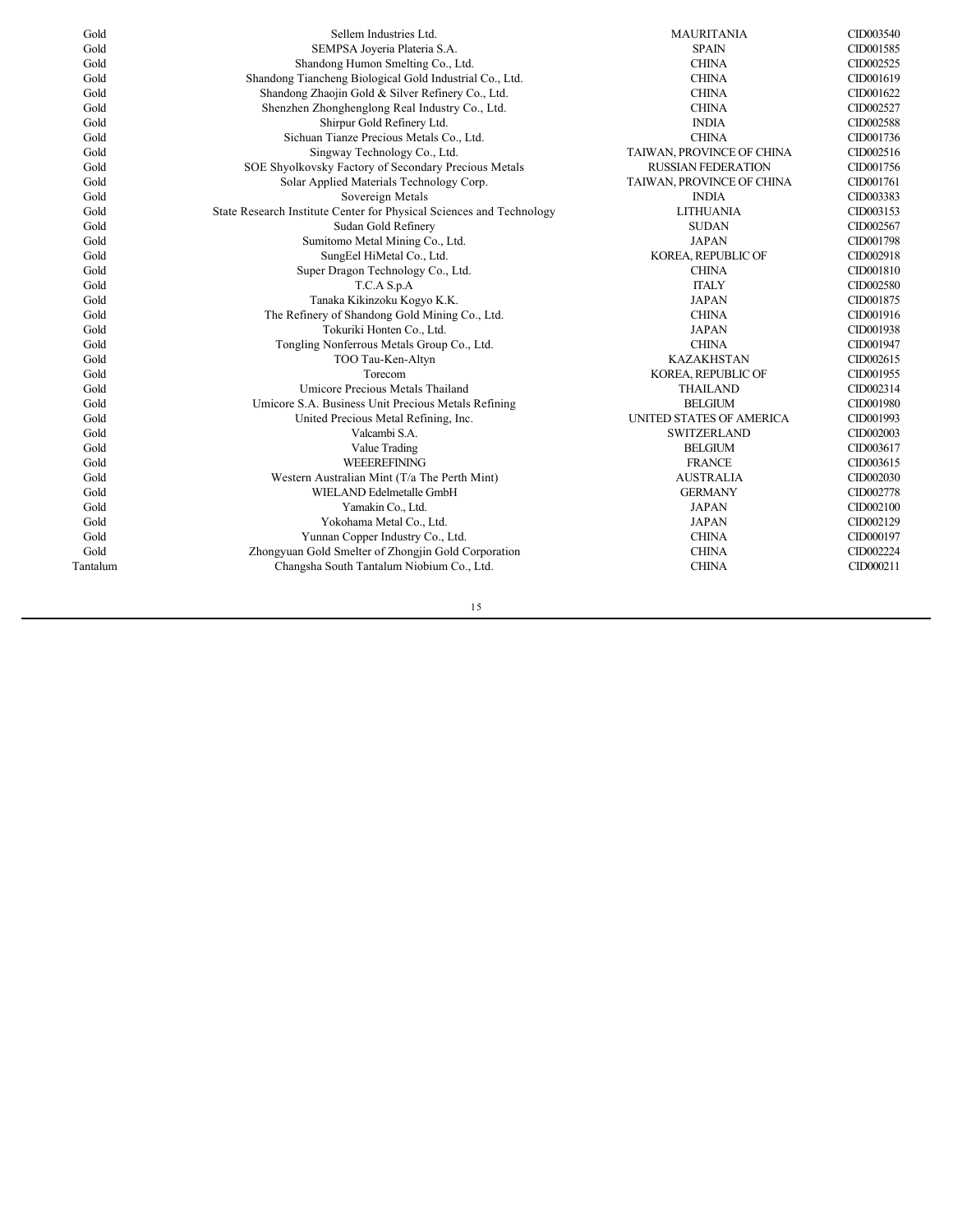Tantalum and the D Block Metals, LLC and the UNITED STATES OF AMERICA CID002504 Tantalum F&X Electro-Materials Ltd. CHINA CID000460 Tantalum **FIR Metals & Resource Ltd.** CHINA CHINA CID002505 Tantalum Global Advanced Metals Aizu JAPAN CID002558 Global Advanced Metals Boyertown Tantalum Guangdong Zhiyuan New Material Co., Ltd. CHINA CHINA CID000616 Tantalum Tantalum H.C. Starck Co., Ltd. THAILAND CID002544<br>Tantalum H.C. Starck Hermsdorf GmbH GERMANY GERMANY CID002547 H.C. Starck Hermsdorf GmbH Tantalum Tantalum H.C. Starck Inc. Tantalum H.C. Starck Inc. Number of Tantalum H.C. Starck Inc. Tantalum H.C. Starck Ltd. JAPAN CID002549 Tantalum GERMANY CID002550 Tantalum H.C. Starck Tantalum and Niobium GmbH GERMANY CID002545 Tantalum Hengyang King Xing Lifeng New Materials Co., Ltd. CHINA CID002492 Tantalum Jiangxi Dinghai Tantalum & Niobium Co., Ltd. CHINA CHINA CID002512 Tantalum Jiangxi Tuohong New Raw Material CHINA CID002842 Tantalum JiuJiang JinXin Nonferrous Metals Co., Ltd. CHINA CID000914 Tantalum Company and Jiujiang Tanbre Co., Ltd. CHINA CHINA CHINA CID000917 Tantalum Jiujiang Zhongao Tantalum & Niobium Co., Ltd. CHINA CHINA CID002506 Tantalum CID002539 CHO COMET Blue Metals MEXICO CHO02539 Tantalum CID001076 CHO001076 LSM Brasil S.A. CHO001076 CHO001076 Tantalum CID001163 Metallurgical Products India Pvt., Ltd. INDIA INDIA CID001163 Tantalum Mineracao Taboca S.A. BRAZIL CID001175<br>Tantalum Mitsui Mining and Smelting Co., Ltd. San and Smelting Co., Ltd. San and Smelting Co., Ltd. San and Smelting Co., Ltd. San and Smelting Co., Ltd. San and Smelting Co. Mitsui Mining and Smelting Co., Ltd. JAPAN Tantalum CID001277 (Ningxia Orient Tantalum Industry Co., Ltd. CHINA CHINA CID001277 Tantalum and the control of the NPM Silmet AS **ESTONIA** ESTONIA CID001200 Tantalum QuantumClean UNITED STATES OF AMERICA CID001508 Tantalum Resind Industria e Comercio Ltda. BRAZIL CID002707 Tantalum Solikamsk Magnesium Works OAO RUSSIAN FEDERATION CID001769 Tantalum 1990 Taki Chemical Co., Ltd. 1990 Taki Chemical Co., Ltd. 1990 JAPAN 1990 JAPAN CID001869<br>Telex Metals 1990 Telex Metals 1990 Telex Metals UNITED STATES OF AMERICA Tantalum CID001969 Ulba Metallurgical Plant JSC CHOOL CHOOL KAZAKHSTAN CID001969 Tantalum XinXing HaoRong Electronic Material Co., Ltd. CHINA CID002508 Yancheng Jinye New Material Technology Co., Ltd. Tantalum Tantalum Yanling Jincheng Tantalum & Niobium Co., Ltd. CHINA CHINA CHINA CID001522 Tin Alpha Alpha Alpha UNITED STATES OF AMERICA CID000292<br>An Vinh Joint Stock Mineral Processing Company VIET NAM VIET NAM CID002703 An Vinh Joint Stock Mineral Processing Company Tin Chenzhou Yunxiang Mining and Metallurgy Co., Ltd. CHINA CID000228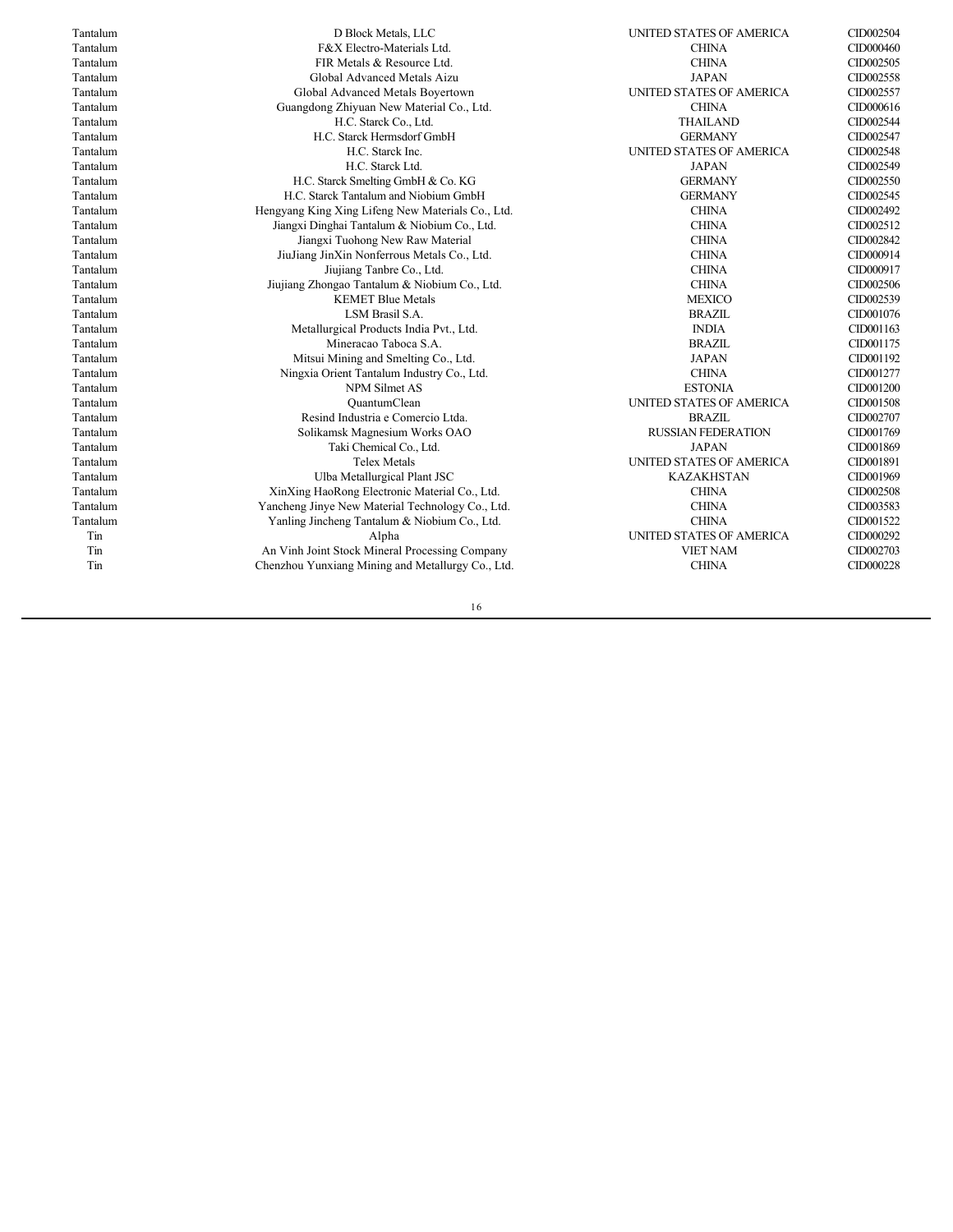| Tin | Chifeng Dajingzi Tin Industry Co., Ltd.                                               | <b>CHINA</b>                     | CID003190 |
|-----|---------------------------------------------------------------------------------------|----------------------------------|-----------|
| Tin | China Tin Group Co., Ltd.                                                             | <b>CHINA</b>                     | CID001070 |
| Tin | CRM Fundicao De Metais E Comercio De Equipamentos Eletronicos Do Brasil Ltda          | <b>BRAZIL</b>                    | CID003486 |
| Tin | CRM Synergies                                                                         | <b>SPAIN</b>                     | CID003524 |
| Tin | CV Venus Inti Perkasa                                                                 | <b>INDONESIA</b>                 | CID002455 |
| Tin | Dongguan CiEXPO Environmental Engineering Co., Ltd.                                   | <b>CHINA</b>                     | CID003356 |
| Tin | Dowa                                                                                  | <b>JAPAN</b>                     | CID000402 |
| Tin | Electro-Mechanical Facility of the Cao Bang Minerals & Metallurgy Joint Stock Company | <b>VIET NAM</b>                  | CID002572 |
| Tin | <b>EM Vinto</b>                                                                       | BOLIVIA (PLURINATIONAL STATE OF) | CID000438 |
| Tin | Estanho de Rondonia S.A.                                                              | <b>BRAZIL</b>                    | CID000448 |
| Tin | Fabrica Auricchio Industria e Comercio Ltda.                                          | <b>BRAZIL</b>                    | CID003582 |
| Tin | Fenix Metals                                                                          | <b>POLAND</b>                    | CID000468 |
| Tin | Gejiu City Fuxiang Industry and Trade Co., Ltd.                                       | <b>CHINA</b>                     | CID003410 |
| Tin | Gejiu Kai Meng Industry and Trade LLC                                                 | <b>CHINA</b>                     | CID000942 |
| Tin | Gejiu Non-Ferrous Metal Processing Co., Ltd.                                          | <b>CHINA</b>                     | CID000538 |
| Tin | Gejiu Yunxin Nonferrous Electrolysis Co., Ltd.                                        | <b>CHINA</b>                     | CID001908 |
| Tin | Gejiu Zili Mining And Metallurgy Co., Ltd.                                            | <b>CHINA</b>                     | CID000555 |
| Tin | Guangdong Hanhe Non-Ferrous Metal Co., Ltd.                                           | <b>CHINA</b>                     | CID003116 |
| Tin | Jiangxi New Nanshan Technology Ltd.                                                   | <b>CHINA</b>                     | CID001231 |
| Tin | Luna Smelter, Ltd.                                                                    | <b>RWANDA</b>                    | CID003387 |
| Tin | Ma'anshan Weitai Tin Co., Ltd.                                                        | <b>CHINA</b>                     | CID003379 |
| Tin | Magnu's Minerais Metais e Ligas Ltda.                                                 | <b>BRAZIL</b>                    | CID002468 |
| Tin | Malaysia Smelting Corporation (MSC)                                                   | <b>MALAYSIA</b>                  | CID001105 |
| Tin | Melt Metais e Ligas S.A.                                                              | <b>BRAZIL</b>                    | CID002500 |
| Tin | Metallic Resources, Inc.                                                              | UNITED STATES OF AMERICA         | CID001142 |
| Tin | Metallo Belgium N.V.                                                                  | <b>BELGIUM</b>                   | CID002773 |
| Tin | Metallo Spain S.L.U.                                                                  | <b>SPAIN</b>                     | CID002774 |
| Tin | Mineracao Taboca S.A.                                                                 | <b>BRAZIL</b>                    | CID001173 |
| Tin | Minsur                                                                                | <b>PERU</b>                      | CID001182 |
| Tin | Mitsubishi Materials Corporation                                                      | <b>JAPAN</b>                     | CID001191 |
| Tin | Modeltech Sdn Bhd                                                                     | <b>MALAYSIA</b>                  | CID002858 |
| Tin | Nghe Tinh Non-Ferrous Metals Joint Stock Company                                      | <b>VIET NAM</b>                  | CID002573 |
| Tin | Novosibirsk Processing Plant Ltd.                                                     | <b>RUSSIAN FEDERATION</b>        | CID001305 |
| Tin | O.M. Manufacturing (Thailand) Co., Ltd.                                               | <b>THAILAND</b>                  | CID001314 |
| Tin | O.M. Manufacturing Philippines, Inc.                                                  | <b>PHILIPPINES</b>               | CID002517 |
| Tin | Operaciones Metalurgicas S.A.                                                         | BOLIVIA (PLURINATIONAL STATE OF) | CID001337 |
| Tin | Pongpipat Company Limited                                                             | <b>MYANMAR</b>                   | CID003208 |
|     |                                                                                       |                                  |           |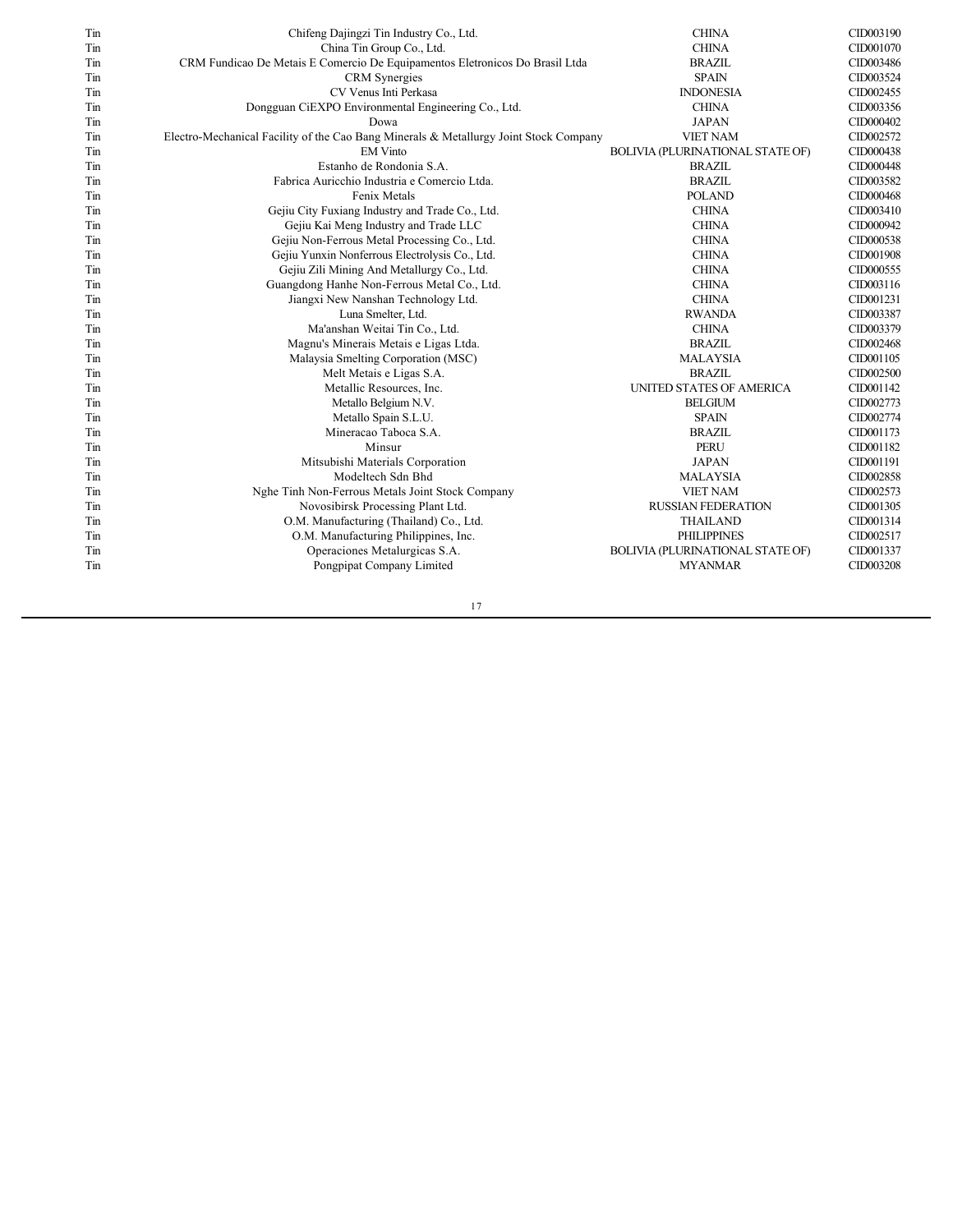| Tin      | Precious Minerals and Smelting Limited             | <b>INDIA</b>              | CID003409 |
|----------|----------------------------------------------------|---------------------------|-----------|
| Tin      | PT Aries Kencana Sejahtera                         | <b>INDONESIA</b>          | CID000309 |
| Tin      | PT Artha Cipta Langgeng                            | <b>INDONESIA</b>          | CID001399 |
| Tin      | PT ATD Makmur Mandiri Jaya                         | <b>INDONESIA</b>          | CID002503 |
| Tin      | PT Babel Inti Perkasa                              | <b>INDONESIA</b>          | CID001402 |
| Tin      | PT Babel Surya Alam Lestari                        | <b>INDONESIA</b>          | CID001406 |
| Tin      | PT Bangka Serumpun                                 | <b>INDONESIA</b>          | CID003205 |
| Tin      | PT Belitung Industri Sejahtera                     | <b>INDONESIA</b>          | CID001421 |
| Tin      | PT Bukit Timah                                     | <b>INDONESIA</b>          | CID001428 |
| Tin      | PT Cipta Persada Mulia                             | <b>INDONESIA</b>          | CID002696 |
| Tin      | PT Masbro Alam Stania                              | <b>INDONESIA</b>          | CID003380 |
| Tin      | PT Menara Cipta Mulia                              | <b>INDONESIA</b>          | CID002835 |
| Tin      | PT Mitra Stania Prima                              | <b>INDONESIA</b>          | CID001453 |
| Tin      | PT Mitra Sukses Globalindo                         | <b>INDONESIA</b>          | CID003449 |
| Tin      | PT Panca Mega Persada                              | <b>INDONESIA</b>          | CID001457 |
| Tin      | PT Prima Timah Utama                               | <b>INDONESIA</b>          | CID001458 |
| Tin      | PT Rajawali Rimba Perkasa                          | <b>INDONESIA</b>          | CID003381 |
| Tin      | PT Refined Bangka Tin                              | <b>INDONESIA</b>          | CID001460 |
| Tin      | PT Sariwiguna Binasentosa                          | <b>INDONESIA</b>          | CID001463 |
| Tin      | PT Stanindo Inti Perkasa                           | <b>INDONESIA</b>          | CID001468 |
| Tin      | PT Sukses Inti Makmur                              | <b>INDONESIA</b>          | CID002816 |
| Tin      | PT Timah Nusantara                                 | <b>INDONESIA</b>          | CID001486 |
| Tin      | PT Timah Tbk Kundur                                | <b>INDONESIA</b>          | CID001477 |
| Tin      | PT Timah Tbk Mentok                                | <b>INDONESIA</b>          | CID001482 |
| Tin      | PT Tinindo Inter Nusa                              | <b>INDONESIA</b>          | CID001490 |
| Tin      | PT Tirus Putra Mandiri                             | <b>INDONESIA</b>          | CID002478 |
| Tin      | PT Tommy Utama                                     | <b>INDONESIA</b>          | CID001493 |
| Tin      | Resind Industria e Comercio Ltda.                  | <b>BRAZIL</b>             | CID002706 |
| Tin      | Rui Da Hung                                        | TAIWAN, PROVINCE OF CHINA | CID001539 |
| Tin      | Soft Metais Ltda.                                  | <b>BRAZIL</b>             | CID001758 |
| Tin      | Super Ligas                                        | <b>BRAZIL</b>             | CID002756 |
| Tin      | Thai Nguyen Mining and Metallurgy Co., Ltd.        | <b>VIET NAM</b>           | CID002834 |
| Tin      | Thaisarco                                          | <b>THAILAND</b>           | CID001898 |
| Tin      | Tin Technology & Refining                          | UNITED STATES OF AMERICA  | CID003325 |
| Tin      | Tuyen Quang Non-Ferrous Metals Joint Stock Company | <b>VIET NAM</b>           | CID002574 |
| Tin      | VQB Mineral and Trading Group JSC                  | <b>VIET NAM</b>           | CID002015 |
| Tin      | White Solder Metalurgia e Mineracao Ltda.          | <b>BRAZIL</b>             | CID002036 |
| Tin      | Yunnan Chengfeng Non-ferrous Metals Co., Ltd.      | <b>CHINA</b>              | CID002158 |
| Tin      | Yunnan Tin Company Limited                         | <b>CHINA</b>              | CID002180 |
| Tin      | Yunnan Yunfan Non-ferrous Metals Co., Ltd.         | <b>CHINA</b>              | CID003397 |
| Tungsten | A.L.M.T. Corp.                                     | <b>JAPAN</b>              | CID000004 |
| Tungsten | <b>ACL Metais Eireli</b>                           | <b>BRAZIL</b>             | CID002833 |
|          |                                                    |                           |           |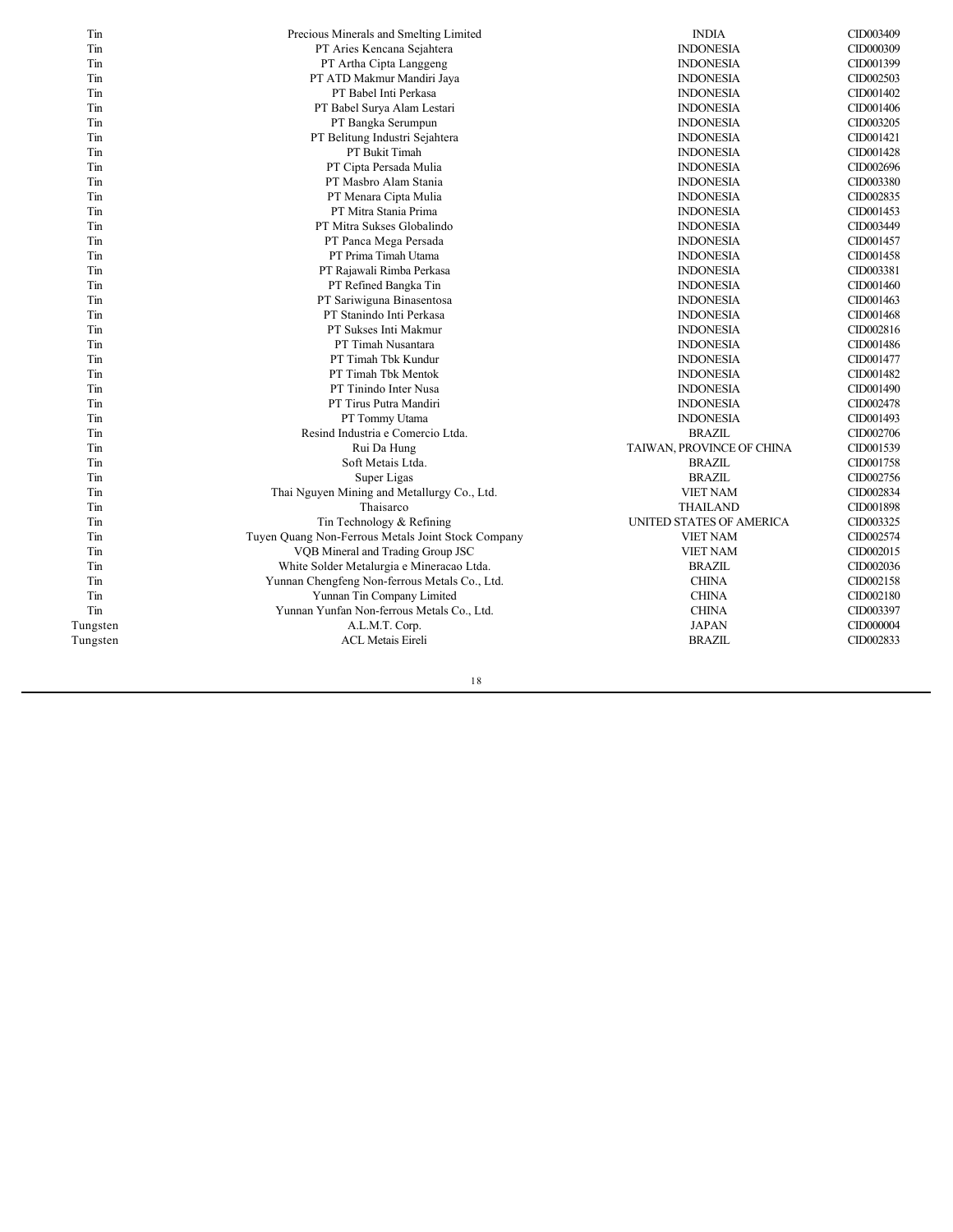| Tungsten | Albasteel Industria e Comercio de Ligas Para Fundicao Ltd.    | <b>BRAZIL</b>             | CID003427 |
|----------|---------------------------------------------------------------|---------------------------|-----------|
| Tungsten | Artek LLC                                                     | <b>RUSSIAN FEDERATION</b> | CID003553 |
| Tungsten | Asia Tungsten Products Vietnam Ltd.                           | <b>VIET NAM</b>           | CID002502 |
| Tungsten | Chenzhou Diamond Tungsten Products Co., Ltd.                  | <b>CHINA</b>              | CID002513 |
| Tungsten | China Molybdenum Co., Ltd.                                    | <b>CHINA</b>              | CID002641 |
| Tungsten | Chongyi Zhangyuan Tungsten Co., Ltd.                          | <b>CHINA</b>              | CID000258 |
| Tungsten | CNMC (Guangxi) PGMA Co., Ltd.                                 | <b>CHINA</b>              | CID000281 |
| Tungsten | Cronimet Brasil Ltda                                          | <b>BRAZIL</b>             | CID003468 |
| Tungsten | Fujian Ganmin RareMetal Co., Ltd.                             | <b>CHINA</b>              | CID003401 |
| Tungsten | Fujian Xinlu Tungsten                                         | <b>CHINA</b>              | CID003609 |
| Tungsten | Ganzhou Haichuang Tungsten Co., Ltd.                          | <b>CHINA</b>              | CID002645 |
| Tungsten | Ganzhou Huaxing Tungsten Products Co., Ltd.                   | <b>CHINA</b>              | CID000875 |
| Tungsten | Ganzhou Jiangwu Ferrotungsten Co., Ltd.                       | <b>CHINA</b>              | CID002315 |
| Tungsten | Ganzhou Seadragon W & Mo Co., Ltd.                            | <b>CHINA</b>              | CID002494 |
| Tungsten | GEM Co., Ltd.                                                 | <b>CHINA</b>              | CID003417 |
| Tungsten | Global Tungsten & Powders Corp.                               | UNITED STATES OF AMERICA  | CID000568 |
| Tungsten | Guangdong Xianglu Tungsten Co., Ltd.                          | <b>CHINA</b>              | CID000218 |
| Tungsten | H.C. Starck Smelting GmbH & Co. KG                            | <b>GERMANY</b>            | CID002542 |
| Tungsten | H.C. Starck Tungsten GmbH                                     | <b>GERMANY</b>            | CID002541 |
| Tungsten | Hunan Chenzhou Mining Co., Ltd.                               | <b>CHINA</b>              | CID000766 |
| Tungsten | Hunan Chunchang Nonferrous Metals Co., Ltd.                   | <b>CHINA</b>              | CID000769 |
| Tungsten | Hydrometallurg, JSC                                           | <b>RUSSIAN FEDERATION</b> | CID002649 |
| Tungsten | Japan New Metals Co., Ltd.                                    | <b>JAPAN</b>              | CID000825 |
| Tungsten | Jiangwu H.C. Starck Tungsten Products Co., Ltd.               | <b>CHINA</b>              | CID002551 |
| Tungsten | Jiangxi Gan Bei Tungsten Co., Ltd.                            | <b>CHINA</b>              | CID002321 |
| Tungsten | Jiangxi Minmetals Gao'an Non-ferrous Metals Co., Ltd.         | <b>CHINA</b>              | CID002313 |
| Tungsten | Jiangxi Tonggu Non-ferrous Metallurgical & Chemical Co., Ltd. | <b>CHINA</b>              | CID002318 |
| Tungsten | Jiangxi Xinsheng Tungsten Industry Co., Ltd.                  | <b>CHINA</b>              | CID002317 |
| Tungsten | Jiangxi Yaosheng Tungsten Co., Ltd.                           | <b>CHINA</b>              | CID002316 |
| Tungsten | JSC "Kirovgrad Hard Alloys Plant"                             | <b>RUSSIAN FEDERATION</b> | CID003408 |
| Tungsten | Kennametal Fallon                                             | UNITED STATES OF AMERICA  | CID000966 |
| Tungsten | Kennametal Huntsville                                         | UNITED STATES OF AMERICA  | CID000105 |
| Tungsten | KGETS Co., Ltd.                                               | KOREA, REPUBLIC OF        | CID003388 |
| Tungsten | Lianyou Metals Co., Ltd.                                      | TAIWAN, PROVINCE OF CHINA | CID003407 |
| Tungsten | <b>LLC</b> Volstok                                            | <b>RUSSIAN FEDERATION</b> | CID003643 |
| Tungsten | Malipo Haiyu Tungsten Co., Ltd.                               | <b>CHINA</b>              | CID002319 |
|          |                                                               |                           |           |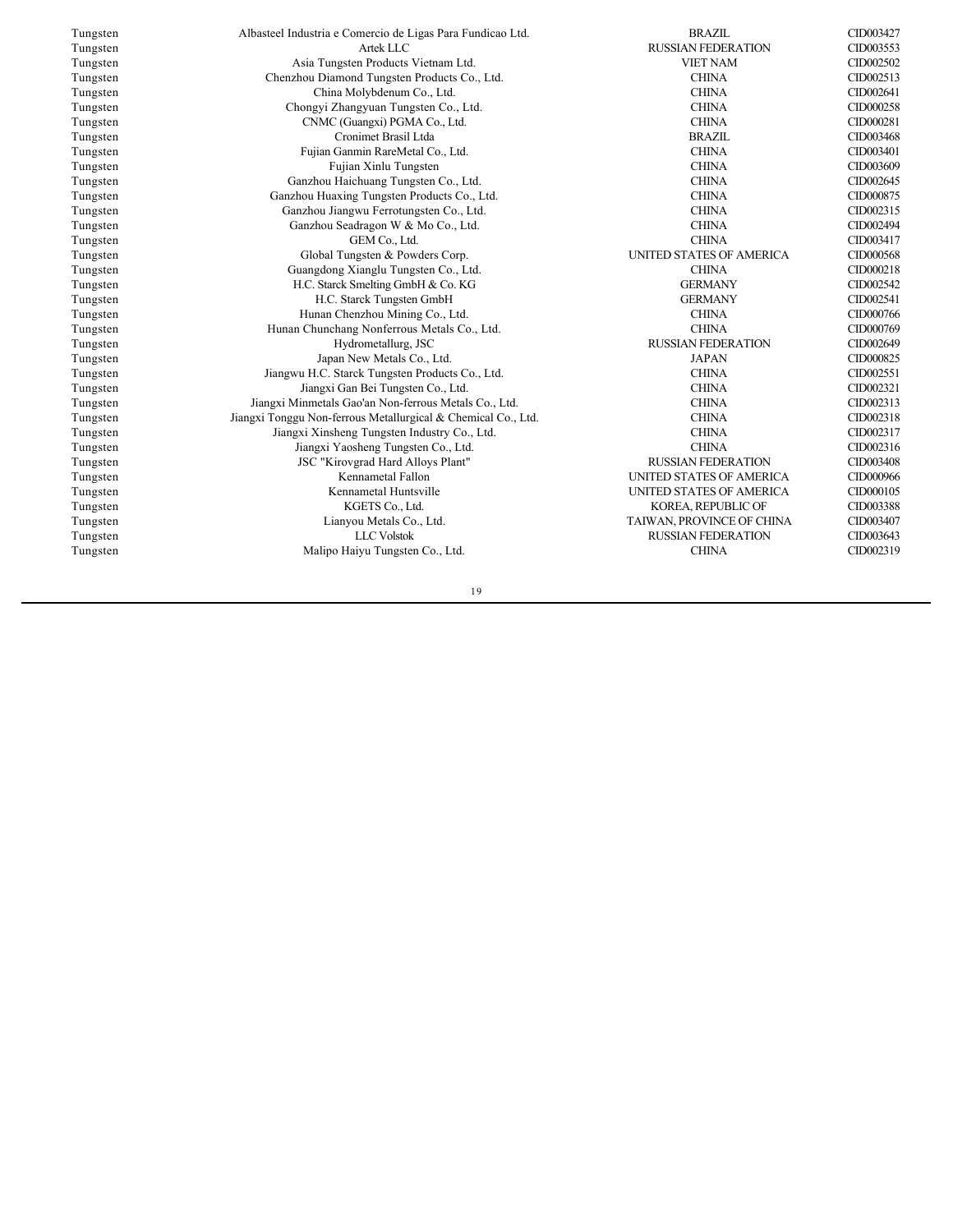Xinfeng Huarui Tungsten & Molybdenum New Material Co., Ltd.

Tungsten Masan Tungsten Masan Tungsten Masan Tungsten Chemical LLC (MTC) VIET NAM VIET NAM CID002543<br>Tungsten Moliren Ltd. Moliren Ltd. RUSSIAN FEDERATION CID002845 Tungsten Moliren Ltd. Moliren Ltd. RUSSIAN FEDERATION CID002845<br>Tungsten Miagara Refining LLC Ningara Refining LLC UNITED STATES OF AMERICA CID002589 Tungsten Niagara Refining LLC UNITED STATES OF AMERICA CID002589 Tungsten Sammen NPP Tyazhmetprom LLC RUSSIAN FEDERATION CID003416<br>
COO "Technolom" 1 RUSSIAN FEDERATION CID003614 Tungsten OOO "Technolom" 1 RUSSIAN FEDERATION CID003614 Tungsten OOO "Technolom" 2 RUSSIAN FEDERATION CID003612 Tungsten 1992 Philippine Chuangxin Industrial Co., Inc. 2008 PHILIPPINES CID002827<br>Tungsten 1992/24 Unecha Refractory metals plant 2008/274 RUSSIAN FEDERATION CID002724 Tungsten Unecha Refractory metals plant RUSSIAN FEDERATION CID002724 Tungsten Wolfram Bergbau und Hutten AG AUSTRIA CID002044 Tungsten Xiamen Tungsten (H.C.) Co., Ltd. CHINA CID002320 Tungsten Xiamen Tungsten Co., Ltd. CHINA CID002082